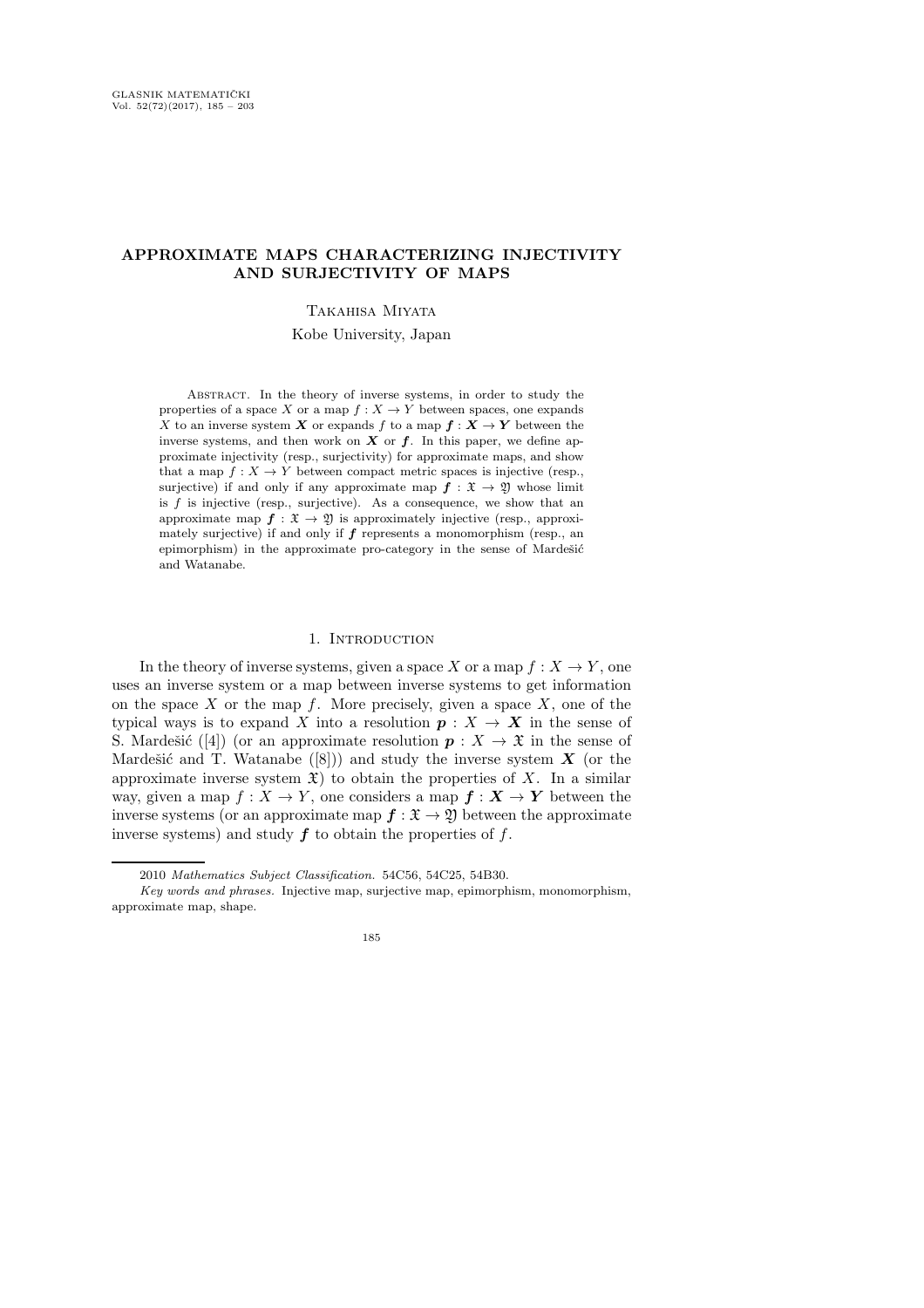For example, every map  $f : X \to Y$  between compact metric spaces admits compact polyhedral inverse sequences  $\boldsymbol{X} = (X_i, p_{i,i+1})$  and  $\boldsymbol{Y} =$  $(Y_j, q_{j,j+1})$  and maps of inverse sequences  $\boldsymbol{f} = (f_j, \varphi) : \boldsymbol{X} \to \boldsymbol{Y}$  whose limit is f, where  $\varphi : \mathbb{N} \to \mathbb{N}$  is an increasing function. Here f is a map if for  $j < j'$ , there exists  $i > \varphi(j')$  such that

$$
(1.1) \t\t f_j p_{\varphi(j)i} = q_{jj'} f_{j'} p_{\varphi(j')i},
$$

and  $f$  is the limit of  $f$  if the following equality holds:

(1.2) 
$$
f_j p_{\varphi(j)} = q_j f, \text{ for } j \in \mathbb{N}.
$$

However, if the polyhedral inverse sequences  $X$  and  $Y$  are chosen in advance, there may not exist maps  $f_j : X_{\varphi(j)} \to Y_j$  satisfying both (1.1) and (1.2). In order to overcome this deficiency, Watanabe ([9]) introduced the notion of approximate map (approximative map in the literature). An approximate map differs from the usual map of inverse sequences in the sense that it requires only approximate commutativity in stead of the commutativity relation (1.1).

In this paper, we introduce the notion of approximately injectivity (resp., approximately surjectivity) for approximate maps. The purpose of this paper is to show that a map  $f: X \to Y$  between compact metric spaces is injective (resp., surjective) if and only if for any approximate map  $f : \mathfrak{X} \to \mathfrak{Y}$  whose limit is  $f, f$  is approximately injective (resp., surjective) (Theorem 3.1 (resp., Theorem 4.1)). The part for surjectivity was proved for approximate maps between noncommutative approximate inverse sequences in [3], here we give a simpler proof for commutative approximate inverse sequences.

Throughout the paper, we concentrate on compact metric spaces. Thus the systems that we deal with are so-called commutative approximate inverse sequences. This means that the bonding maps are commutative in the sense that  $p_{ij}p_{jk} = p_{ik}$  for  $i < j < k$ . More general discussions on (noncommutative) approximate inverse systems and approximate maps can be found in [5], [7] and [8].

As an application, we relate approximate injectivity (resp., approximate surjectivity) to a monomorphism (resp., an epimorphism) in the approximate pro-category in the sense of [8]. We obtain characterizations of monomorphism and epimorphism in approximate pro-category. Monomorphisms and epimorphisms in pro-categories and pro<sup>∗</sup> -categories were studied in [2, 1] (see [6, Ch. II,  $\S 2.1$ ] for pro-groups).

Throughout the paper, map means continuous function unless otherwise stated. Let N denote the set of all positive integers.

## 2. Approximate sequences and approximate resolutions

Let  $(X, d)$  be a metric space. Then, for each  $\varepsilon > 0$  and  $A \subset X$ , let  $B(A, \varepsilon) = \{x \in X : d(x, a) < \varepsilon \text{ for some } a \in A\}.$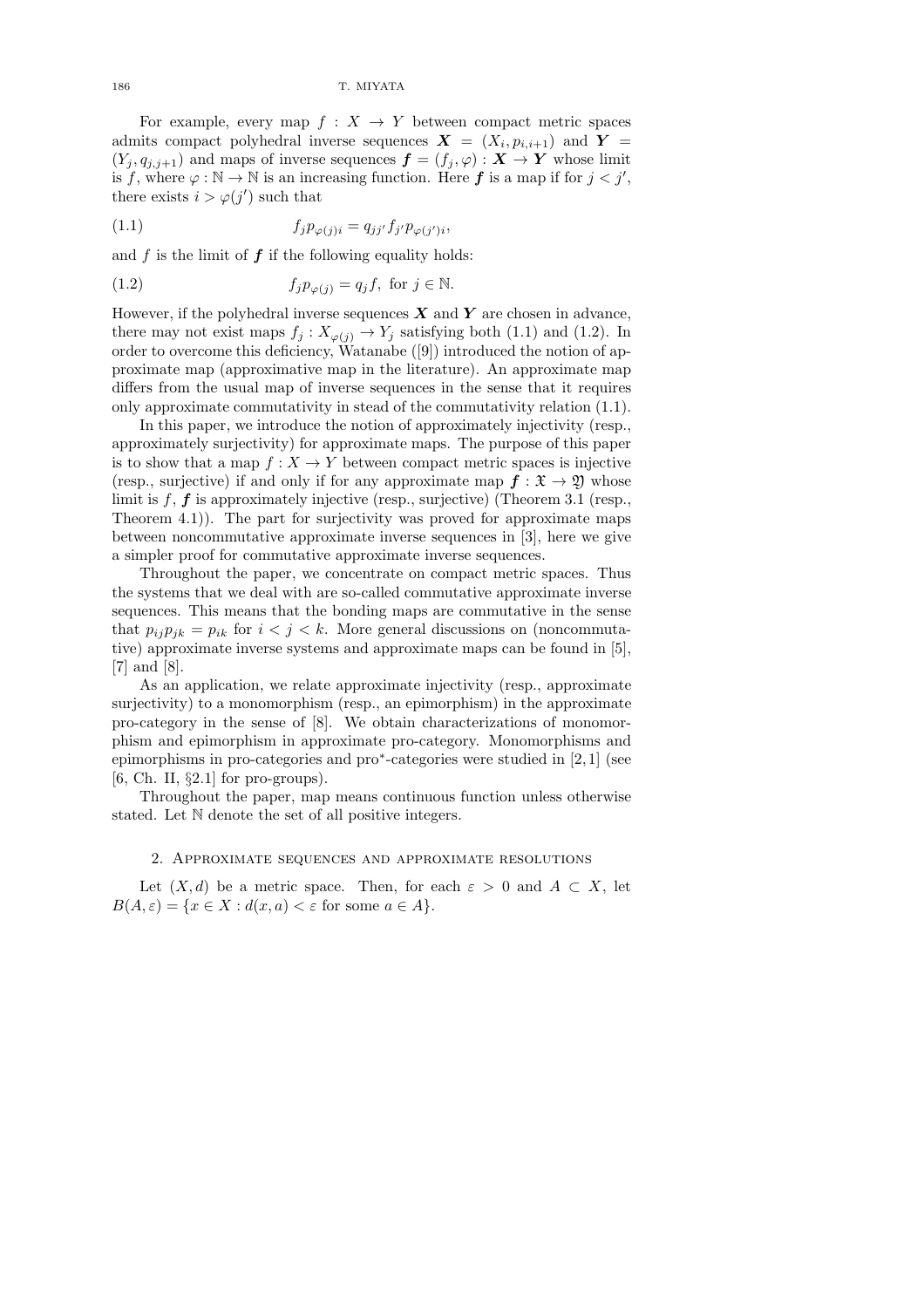For any  $\varepsilon > 0$  and  $\delta > 0$ , a function  $f: X \to Y$  between metric spaces is said to be  $(\varepsilon, \delta)$ -continuous if  $d(x, x') < \delta$  implies  $d(f(x), f(x')) < \varepsilon$  for all  $x, x' \in X$ .

An *approximate inverse sequence (approximate sequence*, in short)  $(X_i, \varepsilon_i,$  $p_{i,i+1}$ ) consists of compact metric spaces  $X_i$ , called *coordinate spaces*, positive real numbers  $\varepsilon_i$ , called *meshes*, and maps  $p_{i,i+1}: X_{i+1} \to X_i$ , called *bonding maps*, for  $i \in \mathbb{N}$ , and it must satisfy the following condition:

(A) for each  $i \in \mathbb{N}$  and for each  $\varepsilon > 0$ , there exists  $i_0 > i$  such that  $p_{ii'}$  is  $(\varepsilon, \varepsilon_{i'})$ -continuous for all  $i' > i_0$ .

Here, we write  $p_{ij}$   $(i < j)$  for the composite  $p_{i,i+1}p_{i+1,i+2}\cdots p_{j-1,j}$ , and let  $p_{ii} = 1_{X_i}$ .

An *approximate map*  $p = (p_i) : X \to \mathfrak{X}$  of a compact metric space X into an approximate sequence  $\mathfrak{X} = (X_i, \varepsilon_i, p_{i,i+1})$  consists of maps  $p_i : X \to X_i$ for  $i \in \mathbb{N}$ , called *projection maps*, such that  $p_i = p_{ij}p_j$  for  $i < j$ . It is an *approximate resolution* if it satisfies the following two conditions:

- (R1) For each ANR  $P, \varepsilon > 0$  and map  $f: X \to P$ , there exist  $i \in \mathbb{N}$  and a map  $g: X_i \to P$  such that  $d(gp_i, f) < \varepsilon$ .
- (R2) For each ANR P and  $\varepsilon > 0$ , there exists  $\delta > 0$  such that whenever  $i \in \mathbb{N}$  and  $g, g' : X_i \to P$  are maps such that  $d(gp_i, g'p_i) < \delta$ , then  $d(gp_{ii'}, g'p_{ii'}) < \varepsilon$  for some  $i' > i$ .

For any approximate map  $p = (p_i) : X \to \mathfrak{X} = (X_i, \varepsilon_i, p_{i,i+1}),$  consider the following conditions:

(B1) For each  $\varepsilon > 0$ , there exists  $i \in \mathbb{N}$  such that

$$
d(p_i(x), p_i(x')) < \varepsilon_i \Longrightarrow d(x, x') < \varepsilon, \text{ for all } x, x' \in X.
$$

(B2) For each  $i \in \mathbb{N}$ , there exits  $i' > i$  such that

$$
p_{ii'}(X_{i'}) \subset B(p_i(X), \varepsilon_i).
$$

 $(B1)^*$  For each  $\varepsilon > 0$ , there exist  $i \in \mathbb{N}$  and  $\delta > 0$  such that

 $d(p_i(x), p_i(x')) < \delta \Longrightarrow d(x, x') < \varepsilon$ , for all  $x, x' \in X$ .

(B2)<sup>∗</sup> For each  $i \in \mathbb{N}$  and for each  $\varepsilon > 0$ , there exits  $i' > i$  such that

$$
p_{ii'}(X_{i'}) \subset B(p_i(X), \varepsilon).
$$

The following is a useful characterization of approximate resolution.

THEOREM 2.1. For any approximate map  $p = (p_i) : X \rightarrow \mathfrak{X} =$  $(X_i, \varepsilon_i, p_{i,i+1})$ , the following conditions are equivalent:

- 1) p *is an approximate resolution of* X*.*
- 2) p *satisfies conditions* (B1) *and* (B2)*.*
- 3) **p** satisfies conditions  $(B1)^*$  and  $(B2)^*$ .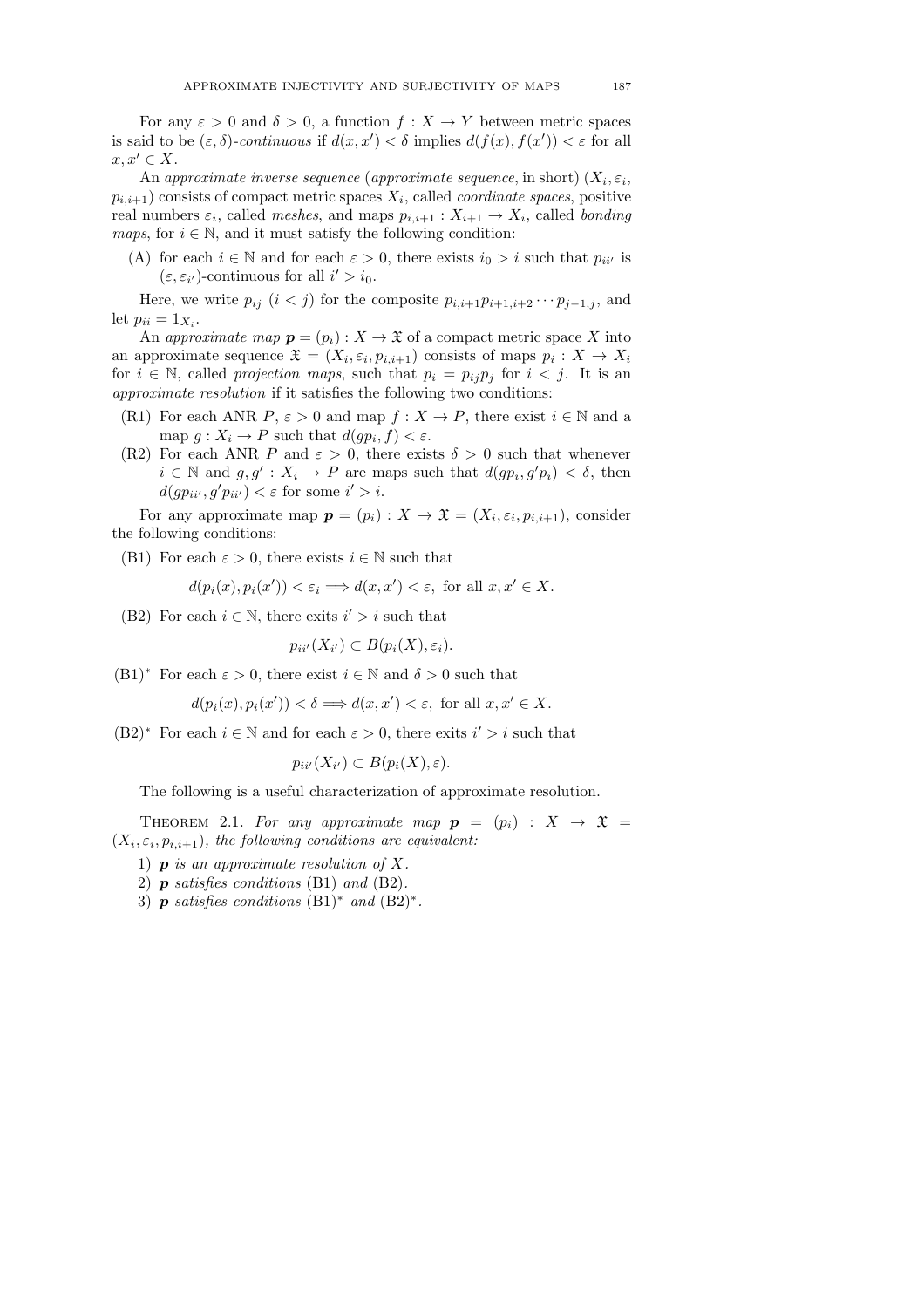PROOF. An approximate map  $p$  is an approximate resolution of X if and only if the induced system map  $p = (p_i) : X \to \mathbf{X} = (X_i, p_{i,i+1})$  is a resolution in the sense of [6, p. 74], which is characterized by conditions (B1)<sup>∗</sup> and (B2)<sup>∗</sup> (see [6, Theorems 3, 4, 5, Ch. I, §6.2]). Note here that our (B1)<sup>∗</sup> and  $(B2)$ <sup>\*</sup> are  $(B2)$  and  $(B1)$  in [6], respectively, and that the coverings in (B1) and (B2) of [6] can be replaced by positive real numbers since the spaces are compact metric spaces. Thus, we have 1)  $\Leftrightarrow$  3). Moreover, since (B1)  $\Leftrightarrow$  $\Box$  $(B1)^*$  and  $(B2) \Leftrightarrow (B2)^*$  hold, we have  $2) \Leftrightarrow 3$ .

Recall that a system map  $p = (p_i) : X \to \mathbf{X} = (X_i, p_{i,i+1})$  (which means that  $p_i$ 's satisfy  $p_i = p_{i,i+1}p_{i+1}$  for each  $i \in \mathbb{N}$ ) is a limit of **X** if it satisfies the following universal property:

(UL)<sup>\*</sup> For any sysmte map  $q = (q_i) : Y \to X$  of a space, there exists a unique map  $g: Y \to X$  such that  $p_i g = q_i$  for each  $i \in \mathbb{N}$ .

In a similar way, an approximate map  $p = (p_i) : X \to \mathfrak{X} = (X_i, \varepsilon_i, p_{i,i+1})$ is defined to be a limit of  $\mathfrak X$  if it satisfies the following universal property:

(UL) For any approximate map  $q = (q_i) : Y \to X$  of a space, there exists a unique map  $g: Y \to X$  such that  $p_i g = q_i$  for  $i \in \mathbb{N}$ .

If  $p: X \to \mathfrak{X}$  is a limit of  $\mathfrak{X}$ , then X is determined up to homeomorphism. An approximate map  $p = (p_i) : X \to \mathfrak{X} = (X_i, \varepsilon_i, p_{i,i+1})$  is a limit of  $\mathfrak{X}$  if and only if the induced system map  $p = (p_i) : X \to \mathbf{X} = (X_i, p_{i,i+1})$  is a limit.

The following theorem shows the existence of approximate resolution.

Theorem 2.2. *Every compact metric space* X *admits an approximate resolution*  $p = (p_i) : X \to \mathfrak{X} = (X_i, \varepsilon_i, p_{i,i+1})$  *such that*  $X_i$  *are compact polyhedra.*

PROOF. Every compact metric space X admits an inverse sequence  $X =$  $(X_i, p_{i,i+1})$  of compact polyhedra with limit  $p: X \to X$  (see [6, Corollary 4, p. 62], for example). This  $p$  satisfies conditions (R1) and (R2) (see [6, Theorem 8, p. 63, for example), and there exist  $\varepsilon_i > 0$   $(i \in \mathbb{N})$  such that  $\mathfrak{X} = (X_i, \varepsilon_i, p_{i,i+1})$  is an approximate sequence (see [9, Proposition 3.8]). Thus  $\mathbf{p} = (p_i) : X \to \mathfrak{X}$  defines an approximate resolution.  $\Box$ 

Throughout the paper, all the coordinate spaces  $X_i$  of the approximate sequence  $\mathfrak X$  are assumed to be compact polyhedra when we speak of an approximate resolution  $p: X \to \mathfrak{X}$ .

An *approximate map*  $\mathbf{f} = (f_i, \varphi) : \mathfrak{X} \to \mathfrak{Y}$  between approximate sequences  $\mathfrak{X} = (X_i, \varepsilon_i, p_{i,i+1})$  and  $\mathfrak{Y} = (Y_j, \delta_j, q_{j,j+1})$  consists of an increasing function  $\varphi : \mathbb{N} \to \mathbb{N}$  and maps  $f_j : X_{\varphi(j)} \to Y_j$  for  $j \in \mathbb{N}$ , and it must satisfy the following condition:

(M) For any  $j, j' \in \mathbb{N}$  with  $j < j'$ , there exists  $i > \varphi(j')$  such that

$$
d(q_{jj'}f_{j'}p_{\varphi(j')i},f_jp_{\varphi(j)i'})<\delta_j.
$$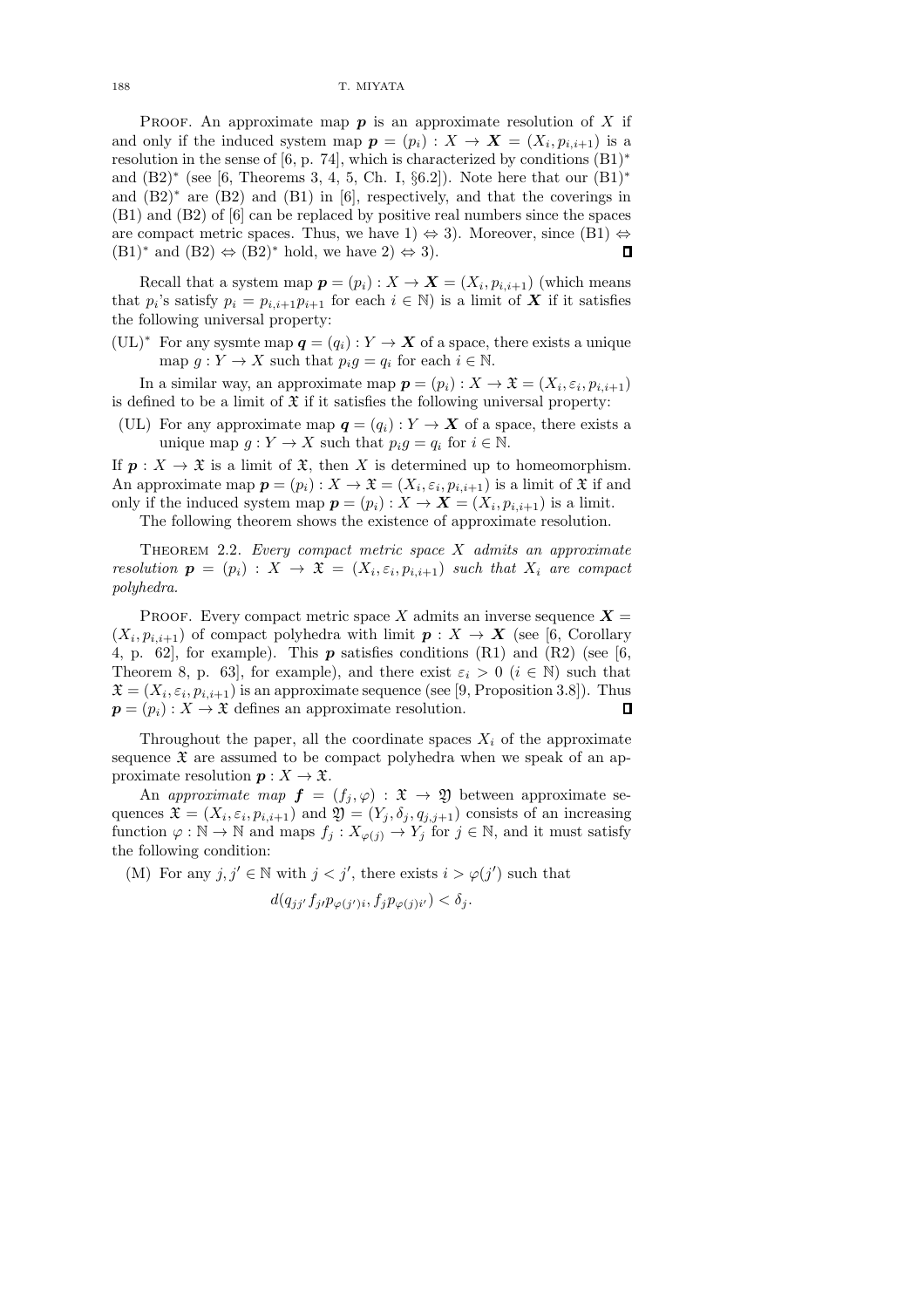An approximate map  $f = (f_j, \varphi) : \mathfrak{X} \to \mathfrak{Y}$  is said to be an approximate *level map* if  $\varphi$  is the identity function on N.

A map  $f: X \to Y$  is a *limit* of an approximate map  $f = (f_j, \varphi) : \mathfrak{X} \to \mathfrak{Y}$ if

(L) For each  $\varepsilon > 0$  and for each  $j \in \mathbb{N}$ , there exists  $j_0 > j$  such that

$$
d(q_{jj'}f_{j'}p_{\varphi(j')}, q_jf) < \varepsilon, \text{ for all } j' > j_0.
$$

An *approximate resolution* of a map  $f : X \rightarrow Y$  is a triple  $(p, q, f)$ consisting of approximate resolutions  $p = (p_i) : X \to \mathfrak{X}$  and  $q = (q_i) : Y \to \mathfrak{Y}$ of X and Y, respectively, and an approximate map  $f$  satisfying condition (L). The following theorem shows the existence of approximate resolution of a map for any choice of approximate resolutions (see [9, Theorem 4.3]).

THEOREM 2.3. *For any approximate resolutions*  $p: X \to \mathfrak{X}$  and  $q: Y \to Y$ 2) *of compact metric spaces* X *and* Y, *respectively, every map*  $f : X \rightarrow Y$ *admits an approximate map*  $f : \mathfrak{X} \to \mathfrak{Y}$  *such that*  $(p, q, f)$  *is an approximate resolution of* f*.*

## 3. Approximate injectivity of approximate map

In this section, we define the notion of approximate injectivity for approximate maps and show that this notion characterizes injective maps between compact metric spaces.

An approximate map  $f = (f_j, \varphi) : \mathfrak{X} \to \mathfrak{Y}$  between approximate sequences  $\mathfrak{X} = (X_i, \varepsilon_i, p_{i,i+1})$  and  $\mathfrak{Y} = (Y_j, \delta_j, q_{j,j+1})$  is said to be *approximately injective* if it satisfies the following condition (see Diagram  $(3.1)$ ):

 $(API) \quad (\forall i \in \mathbb{N})(\exists j \in \mathbb{N})(\exists j_0 > j)(\forall j' > j_0)(\exists i' > \varphi(j'), i)(\forall x, x' \in X_{i'}):$  $d(q_{jj'} f_{j'} p_{\varphi(j')i'}(x), q_{jj'} f_{j'} p_{\varphi(j')i'}(x')) < \delta_j \Longrightarrow d(p_{ii'}(x), p_{ii'}(x')) < \varepsilon_i.$ 

(3.1) 
$$
X_{i} \longleftarrow \qquad \qquad Y_{f(j')} \longleftarrow \qquad \qquad Y_{i'}
$$
\n
$$
Y_{j} \longleftarrow \qquad \qquad Y_{j'}
$$
\n
$$
Y_{j} \longleftarrow \qquad \qquad Y_{j'}
$$

The main theorem states as follows.

THEOREM 3.1. Let  $f: X \to Y$  be a map between compact metric spaces, *and let*  $f = (f_j, \varphi) : \mathfrak{X} \to \mathfrak{Y}$  *be an approximate map between approximate*  $sequences \mathfrak{X} = (X_i, \varepsilon_i, p_{i,i+1})$  and  $\mathfrak{Y} = (Y_j, \delta_j, q_{j,j+1})$  such that  $(p, q, f)$  is an *approximate resolution of* f*, where*  $p = (p_i) : X \to \mathfrak{X}$  *and*  $q = (q_i) : Y \to \mathfrak{Y}$ *are approximate resolutions of* X *and* Y *, respectively. Then* f *is injective if and only if* f *is approximately injective.*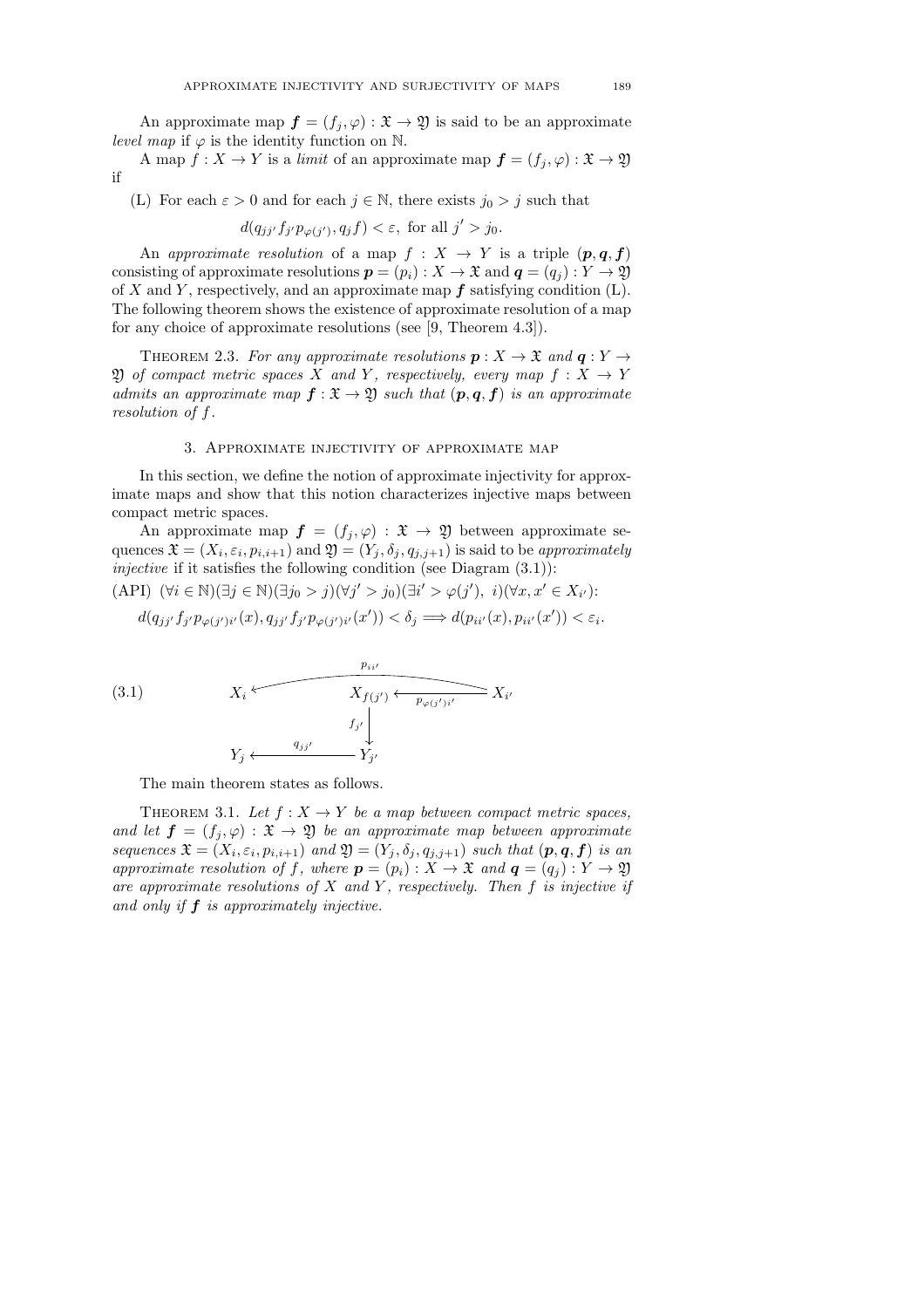We break the proof into the following two lemmas.

LEMMA 3.2. If a map  $f: X \to Y$  is injective, then the approximate map f *is approximately injective.*

PROOF. Let  $i \in \mathbb{N}$ . It follows from the uniform continuity of  $p_i$  on X, which is compact, that there exists  $\xi_1 > 0$  such that

(3.2)  $d(x, x') < \xi_1 \Longrightarrow d(p_i(x), p_i(x')) < \varepsilon_i/3$ , for all  $x, x' \in X$ .

The fact that the inverse of  $f$  is uniformly continuous on the image of  $f$ implies that there exists  $\xi_2 > 0$  such that

(3.3)  $d(f(x), f(x')) < \xi_2 \Longrightarrow d(x, x') < \xi_1$ , for all  $x, x' \in X$ .

Condition (B1) for q implies that there exists  $j \in \mathbb{N}$  such that

(3.4)  $d(q_j(y), q_j(y')) < \delta_j \Longrightarrow d(y, y') < \xi_2$ , for all  $y, y' \in Y$ .

Condition (A) implies that there exists  $j'' > j$  such that

(3.5) 
$$
d(y, y') < \delta_{j''} \Longrightarrow d(q_{jj'}(y), q_{jj'}(y')) < \delta_j/9, \text{ for } y, y' \in Y_{j'}.
$$

Condition (L) for j and  $\delta_i/3$  implies that there exists  $j_0 > j''$  such that

(3.6) 
$$
d(q_{jj'} f_{j'} p_{\varphi(j')}, q_j f) < \delta_j/3 \text{ for } j' > j_0.
$$

Fix  $j' > j_0$ . Then we have

CLAIM 1. For any  $x, x' \in X$ ,

(3.7) 
$$
d(q_{jj'} f_{j'} p_{\varphi(j')}(x), q_{jj'} f_{j'} p_{\varphi(j')}(x')) < \delta_j/3
$$

implies

(3.8) 
$$
d(p_i(x), p_i(x')) < \varepsilon_i/3.
$$

Indeed,  $(3.6)$  and  $(3.7)$  imply

$$
d(q_j f(x), q_j f(x')) < \delta_j.
$$

This together with  $(3.4)$ ,  $(3.3)$  and  $(3.2)$  implies  $(3.8)$ .

Now take  $i' \in \mathbb{N}$  such that  $i' > i, \varphi(j')$ . By uniform continuity, there exists  $\eta_1 > 0$  such that for all  $x, x' \in X_{i'}$ ,

(3.9)  $d(x, x') < \eta_1 \Longrightarrow d(q_{jj'} f_{j'} p_{\varphi(j')i'}(x), q_{jj'} f_{j'} p_{\varphi(j')i'}(x')) < \delta_j/9$ , and

(3.10) 
$$
d(x, x') < \eta_1 \Longrightarrow d(p_{ii'}(x), p_{ii'}(x')) < \varepsilon_i/3.
$$

Condition (B2) implies that there exists  $i'' > i'$  such that

(3.11) 
$$
p_{i'i''}(X_{i''}) \subset B(p_{i'}(X), \eta_1).
$$

CLAIM 2. For any  $x, x' \in X_{i''}$ ,

(3.12) 
$$
d(q_{jj'} f_{j'} p_{\varphi(j')i''}(x), q_{jj'} f_{j'} p_{\varphi(j')i''}(x')) < \delta_j/9
$$

implies

$$
(3.13) \t d(p_{ii''}(x), p_{ii''}(x')) < \varepsilon_i.
$$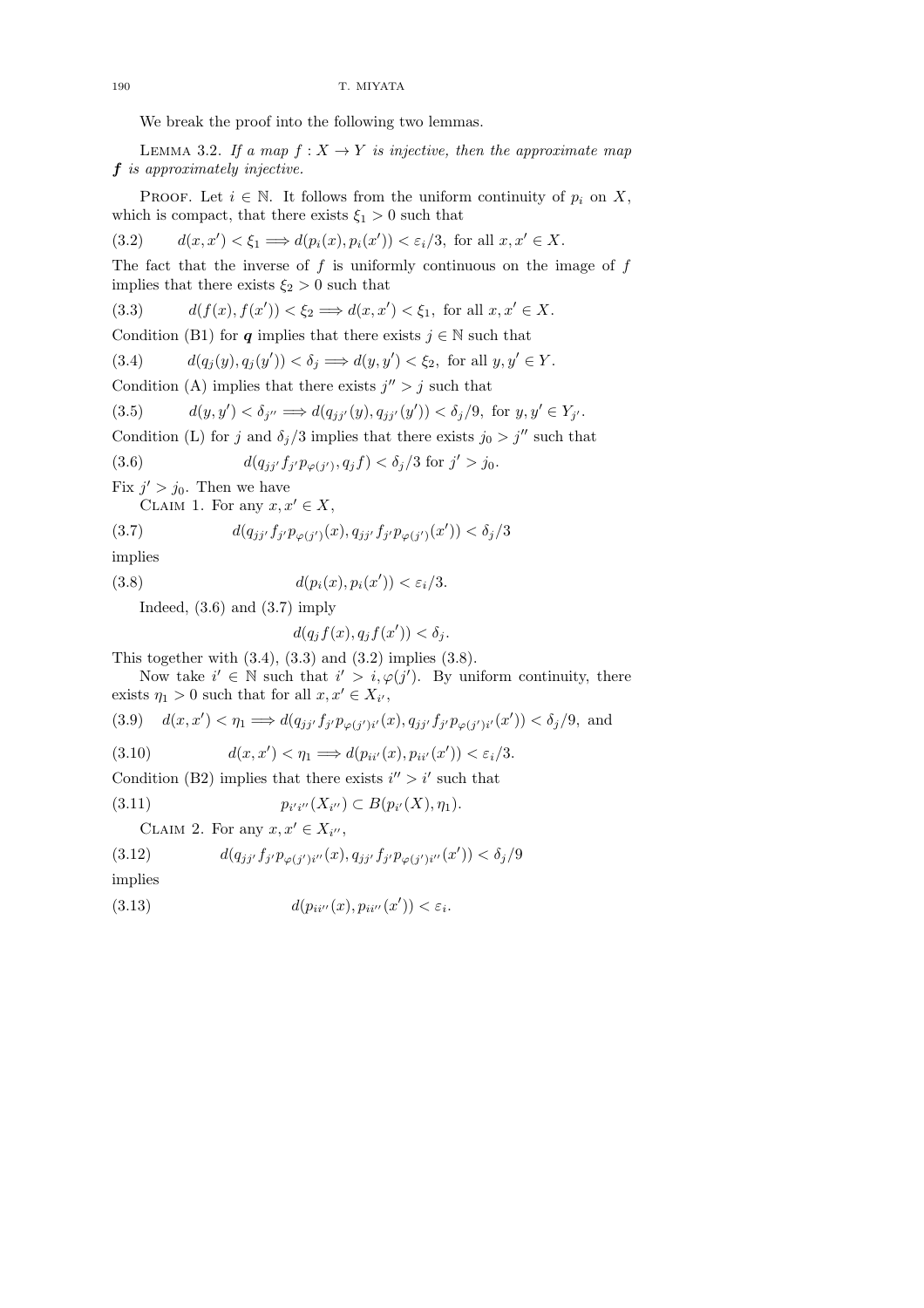Let  $x, x' \in X_{i''}$  satisfy (3.12). (3.11) implies that there exist  $z, z' \in X$ such that

(3.14) 
$$
d(p_{i'i''}(x), p_{i'}(z)) < \eta_1, \text{ and } d(p_{i'i''}(x'), p_{i'}(z')) < \eta_1,
$$

respectively. This together with (3.9) implies

(3.15) 
$$
d(q_{jj'} f_{j'} p_{\varphi(j')i''}(x), q_{jj'} f_{j'} p_{\varphi(j')}(z)) < \delta_j/9, \text{ and}
$$

$$
d(q_{jj'} f_{j'} p_{\varphi(j')i''}(x'), q_{jj'} f_{j'} p_{\varphi(j')}(z')) < \delta_j/9.
$$

(3.12) and (3.15) imply

$$
d(q_{jj'}f_{j'}p_{\varphi(j')}(z),q_{jj'}f_{j'}p_{\varphi(j')}(z')) < \delta_j/3.
$$

This together with Claim 1 implies

(3.16) 
$$
d(p_i(z), p_i(z')) < \varepsilon_i/3.
$$

(3.14) and (3.10) imply

(3.17) 
$$
d(p_{ii''}(x), p_i(z)) < \varepsilon_i/3, \text{ and } d(p_{ii''}(x'), p_i(z')) < \varepsilon_i/3.
$$

 $(3.16)$  and  $(3.17)$  then imply  $(3.13)$ , as required (see Diagram  $(3.18)$ ). Now (3.5) and Claim 2 imply that for any  $x, x' \in X_{i''}$ ,

 $d(q_{j''j'}f_{j'}p_{\varphi(j')i''}(x), q_{j''j'}f_{j'}p_{\varphi(j')i''}(x')) < \delta_{j''} \implies d(p_{ii''}(x), p_{ii''}(x')) < \varepsilon_i.$ 

Then, for  $j := j''$ ,  $j_0$  and  $i' := i''$ , the condition (API) is fulfilled. This proves that  $f$  is approximately injective.





Lemma 3.3. *If the approximate map* f *is approximately injective, then the map* f *is injective.*

PROOF. Suppose that f satisfies condition (API). Let  $\varepsilon > 0$ . Condition (B1) for  $p$  implies that there exists  $i \in \mathbb{N}$  such that

(3.19) 
$$
d(p_i(x), p_i(x')) < \varepsilon_i \Longrightarrow d(x, x') < \varepsilon.
$$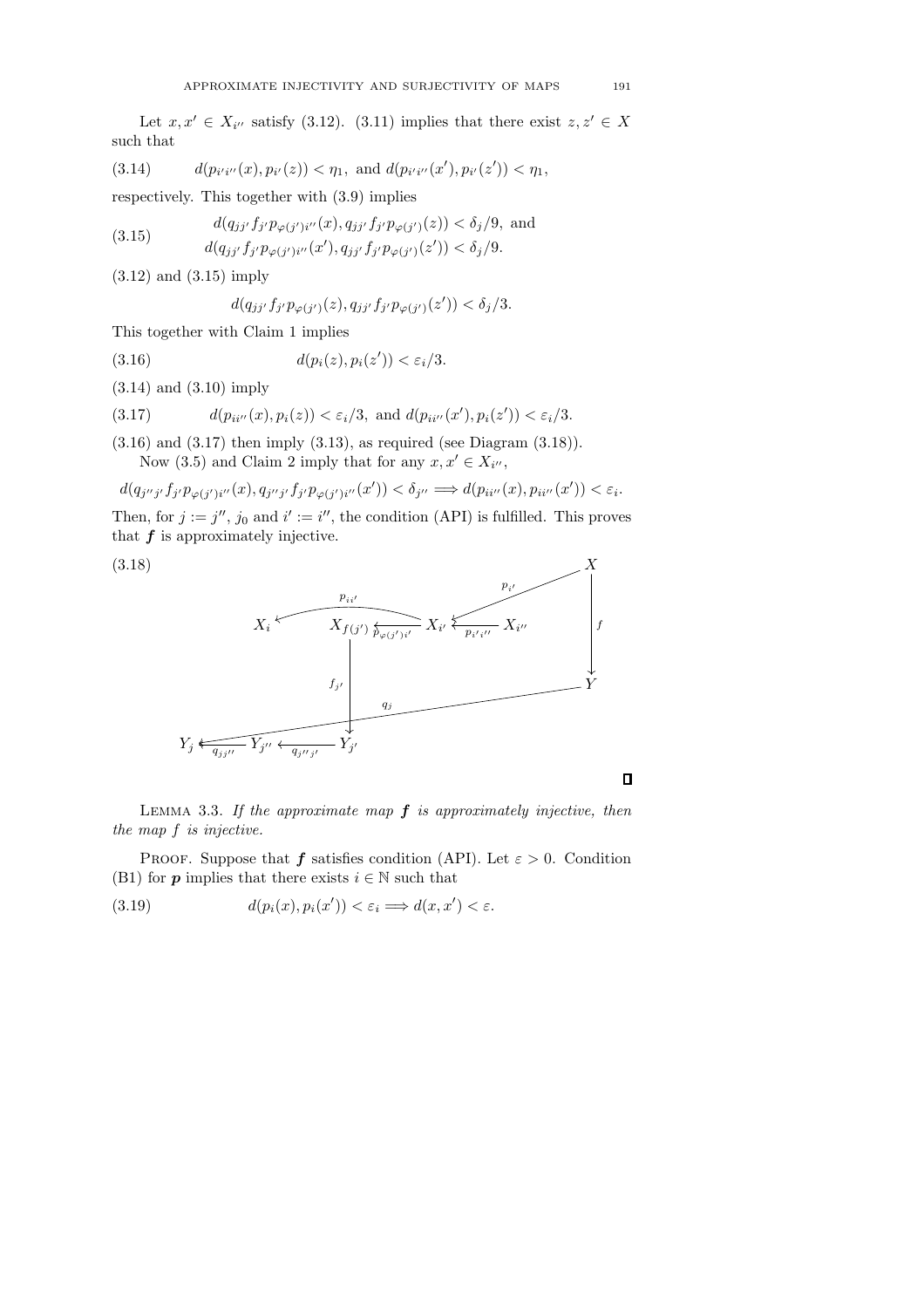Condition (API) implies that there exist  $j \in \mathbb{N}$  and  $j_0 \in \mathbb{N}$  with  $j_0 > j$  such that each  $j' > j_0$  admits  $i' > \varphi(j')$ , i with

(3.20) 
$$
d(q_{jj'} f_{j'} p_{\varphi(j')i'}(x), q_{jj'} f_{j'} p_{\varphi(j')i'}(x')) < \delta_j
$$

$$
\implies d(p_{ii'}(x), p_{ii'}(x')) < \varepsilon_i, \text{ for all } x, x' \in X_{i'}.
$$

Condition (L) implies that there exists  $j' > j_0$  such that

(3.21) 
$$
d(q_{jj'} f_{j'} p_{\varphi(j')}, q_j f) < \delta_j/3.
$$

The uniform continuity of  $q_i$  implies that there exist  $\eta > 0$  such that

(3.22) 
$$
d(y, y') < \eta \Longrightarrow d(q_j(y), q_j(y')) < \delta_j/3 \text{ for all } y, y' \in Y.
$$

We have

CLAIM. For any  $x, x' \in X$ ,  $d(f(x), f(x')) < \eta \Longrightarrow d(x, x') < \varepsilon$ .

Suppose that  $x, x' \in X$  and  $d(f(x), f(x')) < \eta$ . Then this together with (3.22) implies

$$
d(q_j f(x), q_j f(x') < \delta_j/3.
$$

This and (3.21) imply

$$
d(q_{jj'}f_{j'}p_{\varphi(j')}(x), q_{jj'}f_{j'}p_{\varphi(j')}(x')) < \delta_j.
$$

By (3.20), this then implies

$$
d(p_i(x), p_i(x')) < \varepsilon_i.
$$

This together with (3.19) implies

$$
d(x, x') < \varepsilon
$$

as required.

The claim implies that if  $f(x) = f(x')$  then  $d(x, x') < \varepsilon$  for any  $\varepsilon > 0$ , showing that  $x = x'$ . This proves that f is injective.  $\Box$ 

# 4. Approximate surjectivity of approximate map

In this section, we define the notion of approximate surjectivity for approximate maps and show that this notion characterizes surjective maps between compact metric spaces.

An approximate map  $f = (f_j, \varphi) : \mathfrak{X} \to \mathfrak{Y}$  between approximate sequences  $\mathfrak{X} = (X_i, \varepsilon_i, p_{i,i+1})$  and  $\mathfrak{Y} = (Y_j, \delta_j, q_{j,j+1})$  is said to be *approximately surjective* if it satisfies the following condition (see Diagram (4.1)):

(APS) 
$$
(\forall j \in \mathbb{N})(\exists j_0 > j)(\forall j' > j_0)(\exists j'' > j')(\exists i_0 > \varphi(j'))
$$
  $(\forall i > i_0)(\forall y \in Y_{j''})(\exists x \in X_i)$ :

$$
d(q_{jj^{\prime\prime}}(y), q_{jj^{\prime}}f_{j^{\prime}}p_{\varphi(j^{\prime})i}(x)) < \delta_j.
$$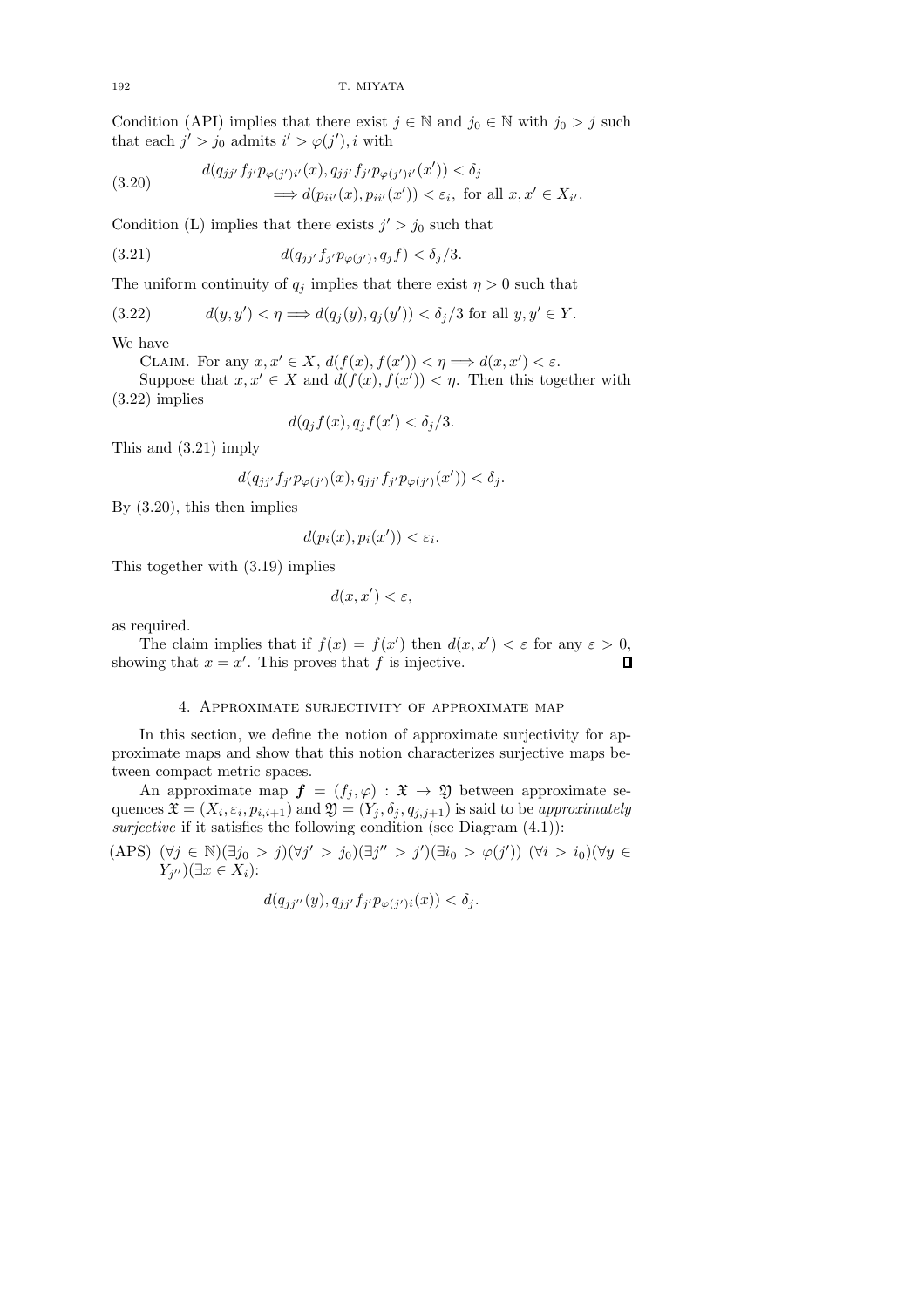(4.1) 
$$
X_{f(j')}\overset{p_{\varphi(j')i}}{\longleftarrow} X_i
$$

$$
f_{j'}\downarrow
$$

$$
Y_j \overset{q_{jj'}}{\longleftarrow} Y_{j'}\overset{q_{j'j''}}{\longleftarrow} Y_{j''}
$$

THEOREM 4.1. Let  $f: X \to Y$  be a map between compact metric spaces, *and let*  $f = (f_j, \varphi) : \mathfrak{X} \to \mathfrak{Y}$  *be an approximate map between approximate*  $sequences \mathfrak{X} = (X_i, \varepsilon_i, p_{i,i+1})$  and  $\mathfrak{Y} = (Y_j, \delta_j, q_{j,j+1})$  such that  $(p, q, f)$  is an *approximate resolution of* f*, where*  $p = (p_i) : X \to \mathfrak{X}$  *and*  $q = (q_j) : Y \to \mathfrak{Y}$ *are approximate resolutions of* X *and* Y *, respectively. Then* f *is surjective if and only if* f *is approximately surjective.*

We break the proof into the following two lemmas.

LEMMA 4.2. If a map  $f: X \to Y$  is surjective, then the approximate map f *is approximately surjective.*

PROOF. Let  $\varepsilon > 0$  and  $j \in \mathbb{N}$ . Condition (A) for q implies that there exists  $j_0 > j$  such that (4.2)

$$
d(y, y') < \delta_{j'} \Longrightarrow d(q_{jj'}(y), q_{jj'}(y')) < \delta_j/3, \text{ for } j' > j_0 \text{ and } y, y' \in Y_{j'}.
$$

Fix  $j' > j_0$ . Then condition (B2) for q and condition (L) imply that there exists  $j'' > j'$  such that

(4.3) 
$$
q_{j'j''}(Y_{j''}) \subset B(q_{j'}(Y), \delta_{j'}),
$$
 and

(4.4) 
$$
d(q_{j'}f, q_{j'j''}f_{j''}p_{\varphi(j'')}) < \delta_{j'}.
$$

Condition (M) implies that there exists  $i_0 > \varphi(j'')$  such that

(4.5) 
$$
d(f_{j'}p_{\varphi(j')i}, q_{j'j''}f_{j''}p_{\varphi(j'')i}) < \delta_{j'}, \text{ for } i > i_0.
$$

Now let  $y \in Y_{j''}$ . (4.3) implies that there exists  $y' \in Y$  such that

(4.6) 
$$
d(q_{j'j''}(y), q_{j'}(y')) < \delta_{j'}.
$$

Since f is surjective, there exists  $x \in X$  such that  $f(x) = y'$ . Claim that

(4.7) 
$$
d(q_{jj''}(y), q_{jj'} f_{j'} p_{\varphi(j')i}(p_i(x))) < \delta_j, \text{ for } i > i_0.
$$

Indeed, (4.4) implies that

(4.8) 
$$
d(q_{j'}f(x), q_{j'j''}f_{j''}p_{\varphi(j'')}(x)) < \delta_{j'}.
$$

(4.5) implies that

(4.9) 
$$
d(f_{j'}p_{\varphi(j')i}(p_i(x)), q_{j'j''}f_{j''}p_{\varphi(j'')i}(p_i(x))) < \delta_{j'}, \text{ for } i > i_0.
$$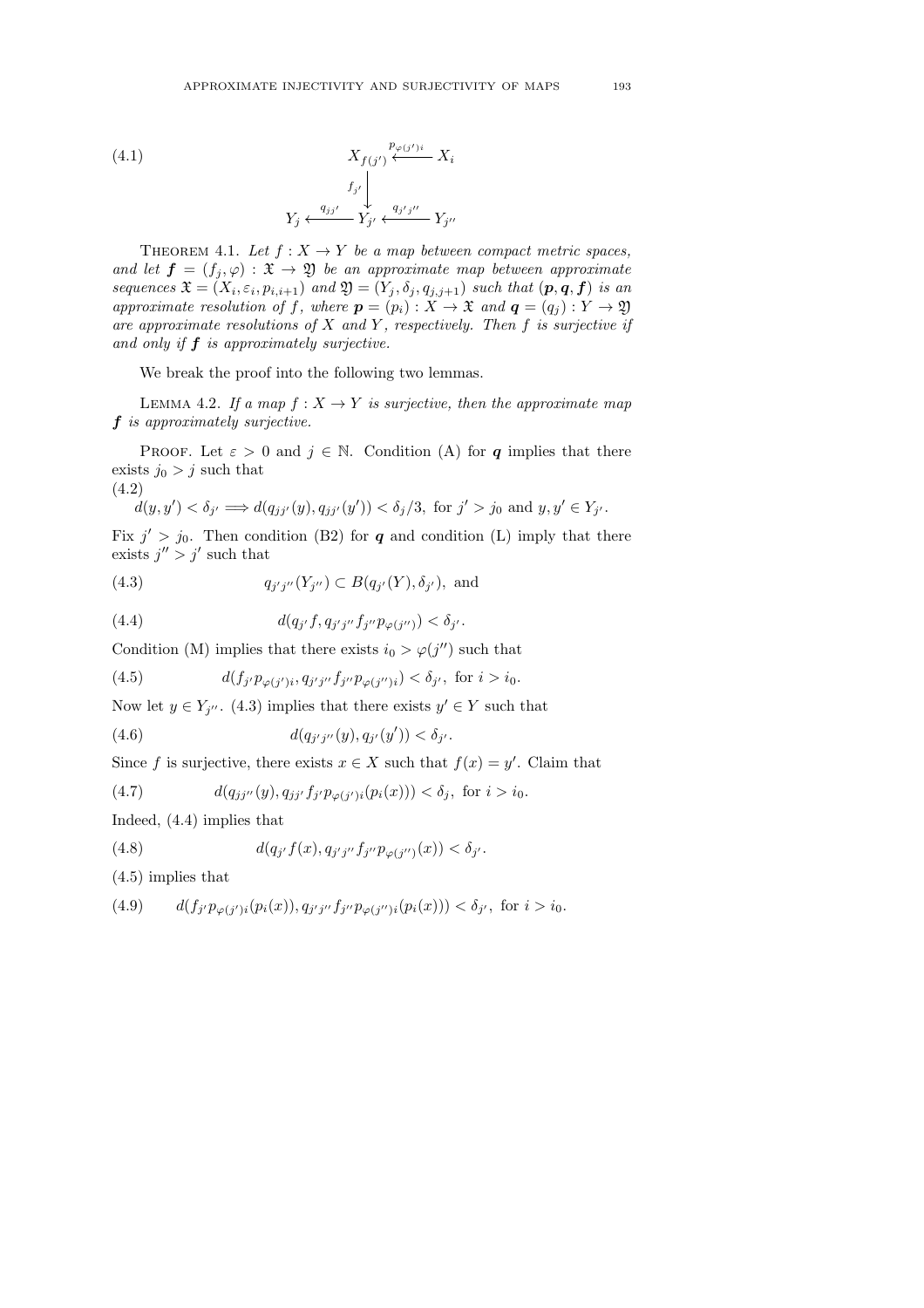#### 194 T. MIYATA

 $(4.6)$ ,  $(4.8)$ ,  $(4.9)$  together with  $(4.2)$  imply  $(4.7)$  as required (see Diagram  $(4.10)$ ). This proves that  $f$  is approximately surjective.



Lemma 4.3. *If the approximate map* f *is approximately surjective, then the map* f *is surjective.*

PROOF. Let  $y \in Y$ . For each  $j \in \mathbb{N}$ , put  $y_j = q_j(y)$ . We wish to find  $x \in X$  such that  $y = f(x)$ .

Conditions (APS), (M), and (A) imply that there exist subsequences  $\{j_k\}$ ,  $\{i_k\}$  of N, and points  $z_{i_k} \in X_{i_k}$   $(k \in \mathbb{N})$  such that  $j_k < j_{k+1}$ ,  $\varphi(j_k) < i_k$  $\varphi(j_{k+1})$ , and the following three conditions hold (see Diagram (4.14)):

$$
(4.11) \t d(y_{j_k}, q_{j_k j_{k+1}} f_{j_{k+1}} p_{\varphi(j_{k+1}) i_{k+1}}(z_{i_{k+1}})) < \delta_{j_k},
$$

(4.12) 
$$
d(f_{j_k} p_{\varphi(j_k)i_n}, q_{j_k j_n} f_{j_n} p_{\varphi(j_n)i_n}) < \delta_{j_k}, \text{ for } n > k, \text{ and}
$$

$$
(4.13) \ d(y,y') < \delta_{j_{k+1}} \Longrightarrow d(q_{j_{k}j_{k+1}}(y), q_{j_{k}j_{k+1}}(y')) < \delta_{j_{k}}, \text{ for } y, y' \in Y_{j_{k+1}}.
$$

$$
(4.14) \quad X_{\varphi(j_k)} \xleftarrow{p_{\varphi(j_k)i_k}} X_{i_k} \xleftarrow{p_{i_k\varphi(j_n)}} X_{\varphi(j_n)} \xleftarrow{p_{\varphi(j_n)i_n}} X_{i_n}
$$
\n
$$
f_{j_k} \xleftarrow{q_{j_k j_n}} Y_{j_n}
$$

Replace  $\mathfrak{X}$  by the subsequence  $\mathfrak{X}' = (X_{i_k}, p_{i_k i_{k+1}}), \mathfrak{Y}$  by the subsequence  $\mathfrak{Y}' = (Y_{j_k}, q_{j_k j_{k+1}})$ , and **f** by the approximate level map  $f' = (f'_k)$  where  $f'_k = f_{j_k} p_{\varphi(j_k) i_k}$ , and assume that  $\boldsymbol{f} = (f_j) : \mathfrak{X} \to \mathfrak{Y}$  is an approximate level map satisfying the following two conditions (see Diagram (4.18)):

(4.15)  $d(y_k, q_{k,k+1}f_{k+1}(z_{k+1})) < \delta_k$ 

(4.16) 
$$
d(f_k p_{kn}, q_{kn} f_n) < \delta_k, \text{ for } n > k, \text{ and}
$$

$$
(4.17) \quad d(y, y') < \delta_{k+1} \Longrightarrow d(q_{k,k+1}(y), q_{k,k+1}(y')) < \delta_k, \text{ for } y, y' \in Y_{k+1}.
$$

 $\Box$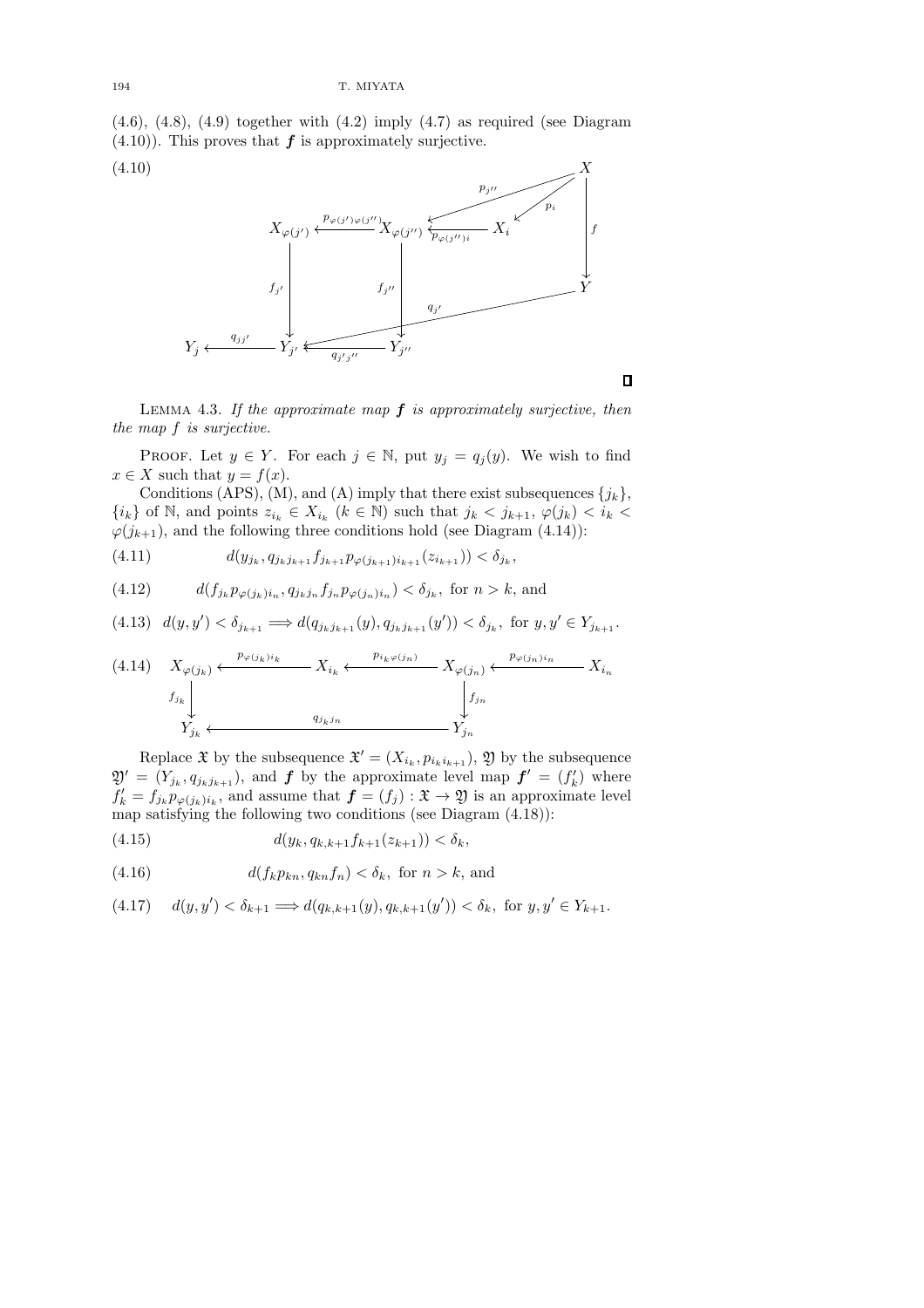$(4.18)$ 



Since each  $X_k$  is compact, one can find a decreasing sequence of infinite subsets of N,  $I_1 \supset I_2 \supset \cdots$ , such that  $I_{k+1}$  is cofinal in  $I_k$ , and

(4.19)  $\{p_{ki}(z_i)\}_{i\in I_k}$  converges to some point  $x_k \in X_k$ .

CLAIM. For each  $k \in \mathbb{N}$ ,  $x_k = \lim_{n \to \infty} p_{kn}(x_n)$ .

To see this, let  $\varepsilon > 0$ . Then (4.19) and condition (A) imply that there exists  $N \in \mathbb{N}$  such that for each  $n \geq N$ ,

$$
(4.20) \t d(x_k, p_{kn}(z_n)) < \varepsilon/2, \text{ and}
$$

(4.21) 
$$
d(x, x') < \varepsilon_n \Longrightarrow d(p_{kn}(x), p_{kn}(x')) < \varepsilon/2, \text{ for all } x, x' \in X_n.
$$

For each  $n \geq N$ , there exists  $m \geq n$  such that

$$
d(x_n, p_{nm}(z_m)) < \varepsilon_n.
$$

This together with (4.21) implies

$$
(4.22) \t d(p_{kn}(x_n), p_{km}(z_m)) < \varepsilon/2.
$$

 $(4.20)$  and  $(4.22)$  then imply

$$
d(x_k, p_{kn}(x_n)) < \varepsilon
$$

proving the claim.

The claim means that the sequence  $(x_k)$  forms a thread and determines a point  $x \in X$ . We show  $f(x) = y$ . To see this, let  $j \in \mathbb{N}$  and  $\varepsilon > 0$ . Conditions (A) and (L) imply that there exists  $k \in \mathbb{N}$  such that

(4.23) 
$$
d(y, y') < \delta_k \Longrightarrow d(q_{jk}(y), q_{jk}(y')) < \varepsilon/4, \text{ for } y, y' \in Y_k, \text{ and}
$$

$$
(4.24) \t d(q_{jk}f_k p_k, q_j f) < \varepsilon/4.
$$

By uniform continuity, there exists  $\delta > 0$  such that

$$
(4.25) \qquad \ \ d(z,z')<\delta\Longrightarrow d(q_{jk}f_k(z),q_{jk}f_k(z'))<\varepsilon/4, \text{ for } z,z'\in X_k.
$$

There exists  $n > k$  (see (4.19)) such that

$$
d(x_k, p_{kn}(z_n)) < \delta.
$$

This together with (4.25) implies

$$
(4.26) \t d(q_{jk}f_k(x_k), q_{jk}f_kp_{kn}(z_n)) < \varepsilon/4.
$$

(4.16) and (4.23) imply

$$
(4.27) \t d(q_{jk}f_k p_{kn}, q_{jn}f_n) < \varepsilon/4.
$$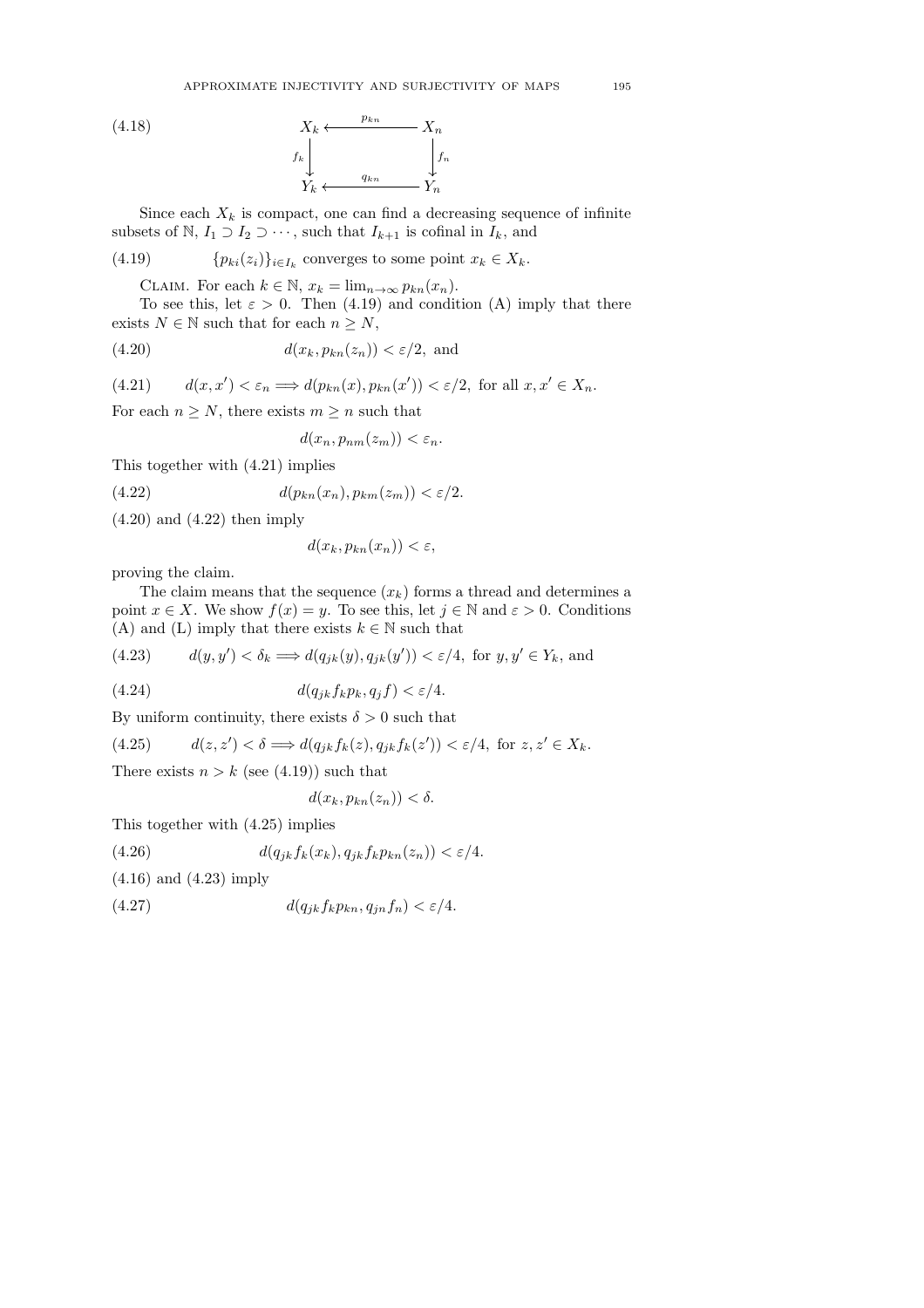(4.15), (4.17) and (4.23) imply

(4.28) 
$$
d(y_j, q_{jn}f_n(z_n)) < \varepsilon/4.
$$

By (4.24), (4.26), (4.27), (4.28) (see Diagram (4.29)),

$$
d(y_j, q_j f(x)) < \varepsilon.
$$

This shows that  $f(x) = y$ .



 $\Box$ 

## 5. Conditions equivalent to (API) and (APS)

In this section, we discuss some variations of Theorems 3.1 and 4.1.

Given any approximate sequence  $\mathfrak{X} = (X_i, \varepsilon_i, p_{i,i+1})$ , forgetting the numbers  $\varepsilon_i$ , we obtain an inverse sequence  $\boldsymbol{X} = (X_i, p_{i,i+1})$ . Conversely, given any inverse sequence  $\mathbf{X} = (X_i, p_{i,i+1})$ , there exist  $\varepsilon_i > 0$  for  $i \in \mathbb{N}$  such that  $\mathfrak{X} = (X_i, \varepsilon_i, p_{i,i+1})$  is an approximate sequence (see [9, Proposition 3.8]). Thus we are interested in conditions (API) and (APS) without using meshes for approximate sequences.

For any approximate sequence  $\mathfrak{X} = (X_i, \varepsilon_i, p_{i,i+1}),$  consider the following two conditions:

$$
(\text{API})^* \ (\forall \varepsilon > 0)(\forall i \in \mathbb{N})(\exists \delta > 0)(\exists j \in \mathbb{N})(\exists j_0 > j)(\forall j' > j_0)(\exists i' > \varphi(j'), i)(\forall x, x' \in X_{i'}).
$$

$$
d(q_{jj'}f_{j'}p_{\varphi(j')i'}(x), q_{jj'}f_{j'}p_{\varphi(j')i'}(x')) < \delta \Longrightarrow d(p_{ii'}(x), p_{ii'}(x')) < \varepsilon.
$$

and

 $(APS)^*$   $(\forall \varepsilon > 0)(\forall j \in \mathbb{N})(\exists j_0 > j)(\forall j' > j_0)(\exists j'' > j')(\exists i_0 > \varphi(j'))(\forall i > j_0)$  $(i_0)(\forall y \in Y_{j''})(\exists x \in X_i)$ :

$$
d(q_{jj''}(y), q_{jj'} f_{j'} p_{\varphi(j')i}(x)) < \varepsilon.
$$

The following proposition shows the equivalence between conditions (API) and  $(API)^*$ .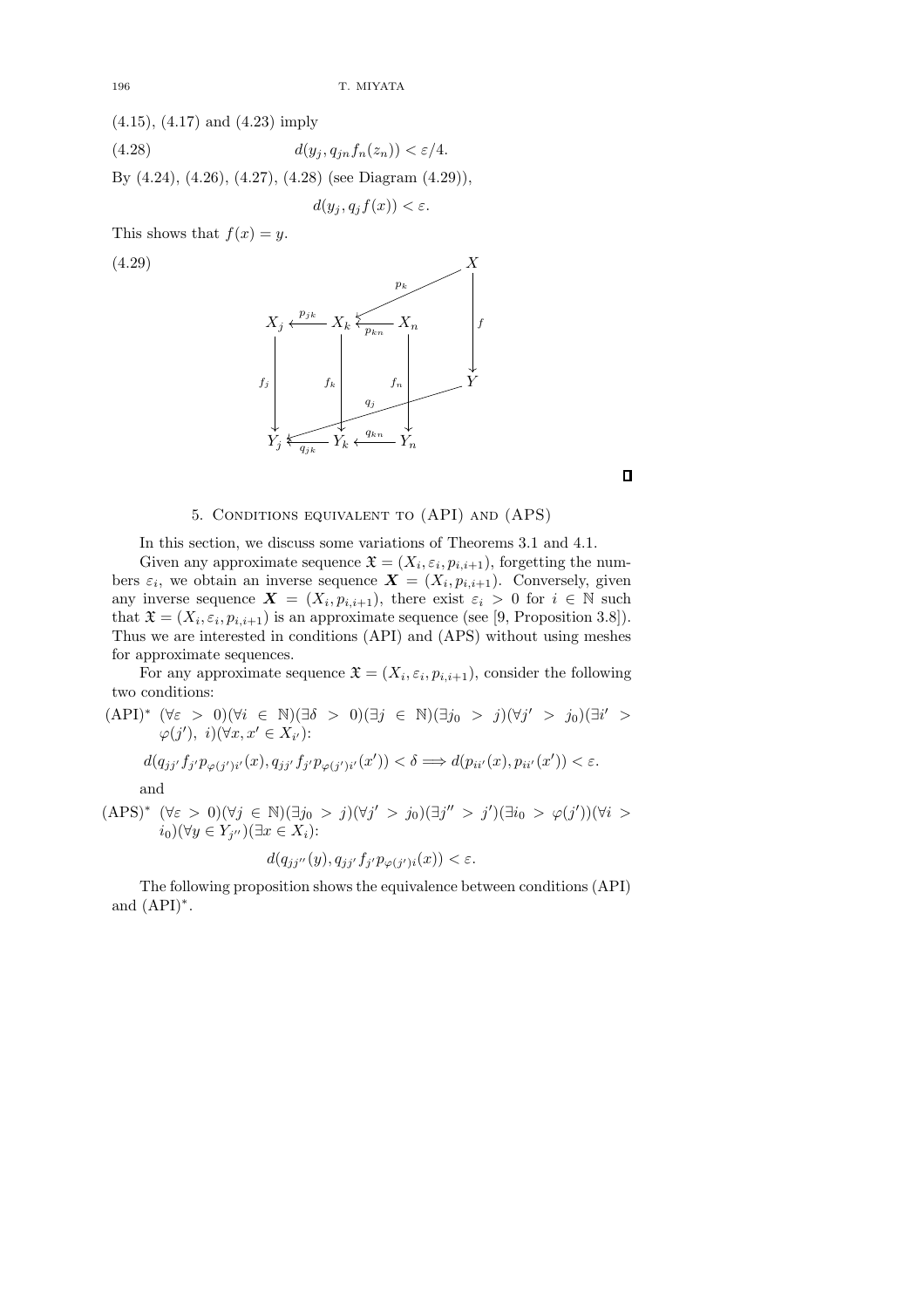PROPOSITION 5.1. Let  $f = (f_j, f) : \mathfrak{X} \to \mathfrak{Y}$  be an approximate map *between approximate sequences*  $\mathfrak{X} = (X_i, \varepsilon_i, p_{i,i+1})$  *and*  $\mathfrak{Y} = (Y_j, \delta_j, q_{j,j+1})$ *. Then* f *satisfies condition* (API) *if and only if* f *satisfies condition* (API)<sup>∗</sup> *.*

PROOF. Suppose that  $\mathfrak X$  satisfies condition (API). For each  $\varepsilon > 0$  and  $i \in \mathbb{N}$ , there exists  $i' > i$  such that

 $d(x, x') < \delta_{i'} \Longrightarrow d(p_{ii'}(x), p_{ii'}(x')) < \varepsilon$ , for  $x, x' \in X_{i'}$ .

Apply condition (API) for this i' to obtain  $j \in \mathbb{N}$  and  $j_0 > j$  as in (API). Then condition (API)<sup>∗</sup> holds with  $\delta = \delta_j$ .

Conversely, suppose that  $\mathfrak X$  satisfies condition (API)<sup>\*</sup>. Let  $i \in \mathbb N$ , and for this i and  $\varepsilon = \varepsilon_i$ , take  $\delta > 0$ ,  $j \in \mathbb{N}$ , and  $j_0 > j$  as in  $(API)^*$ . Condition  $(A)$ implies that there exists  $j' > j_0$  such that

$$
(5.1) \qquad d(y, y') < \delta_{j'} \Longrightarrow d(q_{jj'}(y), q_{jj'}(y')) < \delta/3, \text{ for } y, y' \in Y_{j'}.
$$

Let  $j'' > j'$ . Then condition (M) implies that there exists  $i' > \varphi(j'')$  such that

(5.2) 
$$
d(f_{j'}p_{\varphi(j')i'}, q_{j'j''}f_{j''}p_{\varphi(j'')i'}) < \delta_{j'}.
$$

Claim that for any  $x, x' \in X_{i'}$ ,

(5.3) 
$$
d(q_{j'j''}f_{j''}p_{\varphi(j'')i'}(x), q_{j'j''}f_{j''}p_{\varphi(j'')i'}(x')) < \delta_{j'}
$$

implies

(5.4) 
$$
d(p_{ii'}(x), p_{ii'}(x')) < \varepsilon_i.
$$

Indeed,  $(5.3)$  and  $(5.1)$  imply

$$
d(q_{jj''} f_{j''} p_{\varphi(j'')i'}(x), q_{jj''} f_{j''} p_{\varphi(j'')i'}(x')) < \delta/3,
$$

and  $(5.2)$  and  $(5.1)$  imply

$$
d(q_{jj'} f_{j'} p_{\varphi(j')i'}, q_{jj''} f_{j''} p_{\varphi(j'')i'}) < \delta/3.
$$

Those two inequalities imply

$$
d(q_{jj'}f_{j'}p_{\varphi(j')i'}(x), q_{jj'}f_{j'}p_{\varphi(j')i'}(x')) < \delta.
$$

This together with condition (API)<sup>∗</sup> then implies (5.4). This verifies condition (API). П

The following proposition shows the equivalence between conditions (APS) and (APS)<sup>∗</sup> .

PROPOSITION 5.2. Let  $\boldsymbol{f} = (f_j, f) : \mathfrak{X} \to \mathfrak{Y}$  be an approximate map *between approximate sequences*  $\mathfrak{X} = (X_i, \varepsilon_i, p_{i,i+1})$  *and*  $\mathfrak{Y} = (Y_j, \delta_j, q_{j,j+1})$ *. Then* f *satisfies condition* (APS) *if and only if* f *satisfies condition* (APS)<sup>∗</sup> *.*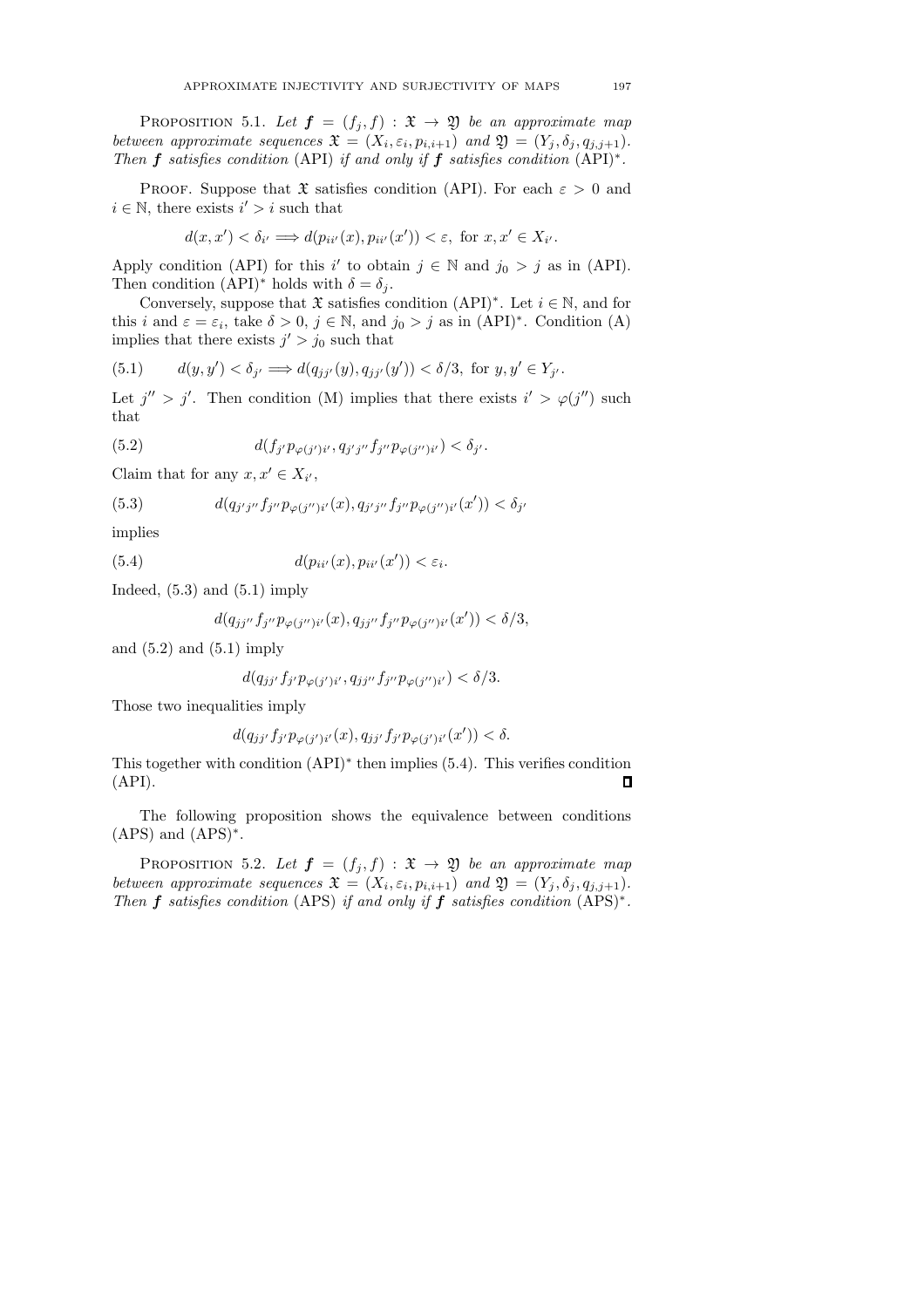PROOF. Suppose that an approximate map  $f : \mathfrak{X} \to \mathfrak{Y}$  satisfies condition (APS). For each  $\varepsilon > 0$  and  $j \in \mathbb{N}$ , condition (A) implies that there exists  $j' > j$  such that

$$
d(y, y') < \delta_{j'} \Longrightarrow d(q_{jj'}(y), q_{jj'}(y')) < \varepsilon, \text{ for all } y, y' \in Y_{j'}.
$$

Apply (APS) with this  $j'$  to get  $(APS)^*$ . The converse is obvious.

## 6. Monomorphisms and epimorphisms in approximate pro-categories

In this section, we obtain characterizations of monomorphism and epimorphism in the approximate pro-category. More precisely, we show that condition (API) (resp., (APS)) gives a characterization of a monomorphism (resp., an epimorphism) in the approximate pro-category. For this purpose, we use the categorical equivalence of the approximate pro-category and the topological category.

First, we recall the definition of approximate pro-category. Our version of approximate pro-category (restricted for the class of compact metric spaces) is a little simpler than the definitions in [9, §2] and [8].

Let  $C$  be any full subcategory of the category  $CM$  of compact metric spaces. For two approximate maps  $\boldsymbol{f} = (f_j, \varphi), \ \boldsymbol{f}' = (f'_j, \varphi') : \mathfrak{X} \to \mathfrak{Y}$ between approximate sequences  $\mathfrak{X} = (X_i, \varepsilon_i, p_{i,i+1})$  and  $\mathfrak{Y} = (Y_j, \delta_j, q_{j,j+1})$  in C, we define a relation  $\sim$  by setting  $\hat{\boldsymbol{f}} \sim \boldsymbol{f}'$  if and only if each  $j \in \mathbb{N}$  admits  $i > \varphi(j), \varphi'(j)$  such that

$$
d(f_j p_{\varphi(j)i}, f'_j p_{\varphi'(j)i}) < \delta_j.
$$

We then define a relation  $\equiv$  by setting  $f \equiv f'$  if and only if there exist finitely many approximate maps  $f_i: \mathfrak{X} \to \mathfrak{Y}, i = 1, 2, \ldots, n$ , such that  $f = f_1$ ,  $f_i \sim f_{i+1}$  for  $i = 1, 2, ..., n-1$ , and  $f' = f_n$ . Then the relation  $\equiv$  is an equivalence relation, and the equivalence class of  $f$  is denoted by  $[f]$ .

The objects of  $APRO-C$  are approximate sequences in C. The set APRO- $\mathcal{C}(\mathfrak{X}, \mathfrak{Y})$  of morphisms  $\mathfrak{X} \to \mathfrak{Y}$  is the set of the equivalence classes of uniform approximate maps  $\mathfrak{X} \to \mathfrak{Y}$  with respect to the equivalence relation ≡. Here, an approximate map  $f = (f_j, \varphi) : \mathfrak{X} \to \mathfrak{Y}$  is *uniform* if for each  $j \in \mathbb{N},$ 

(6.1) 
$$
d(x,x') < \varepsilon_{\varphi(j)} \Longrightarrow d(f_j(x),f_j(x')) < \delta_j, \text{ for } x,x' \in X_{\varphi(j)}.
$$

Note that each approximate map  $f : \mathfrak{X} \to \mathfrak{Y}$  admits a uniform approximate map  $f' : \mathfrak{X} \to \mathfrak{Y}$  such that  $f \sim \overline{f'}.$ 

For any uniform approximate maps  $\mathbf{f} = (f_i, \varphi) : \mathfrak{X} \to \mathfrak{Y}$  and  $\mathbf{g} = (g_k, \psi)$ :  $\mathfrak{Y} \to \mathfrak{Z}$ , define the composition  $[g] \circ [f]$  as the equivalence class of the uniform approximate map  $h = (h_i, \rho) : \mathfrak{X} \to \mathfrak{Z}$  defined as in the following Proposition (see Appendix for its proof).

 $\Box$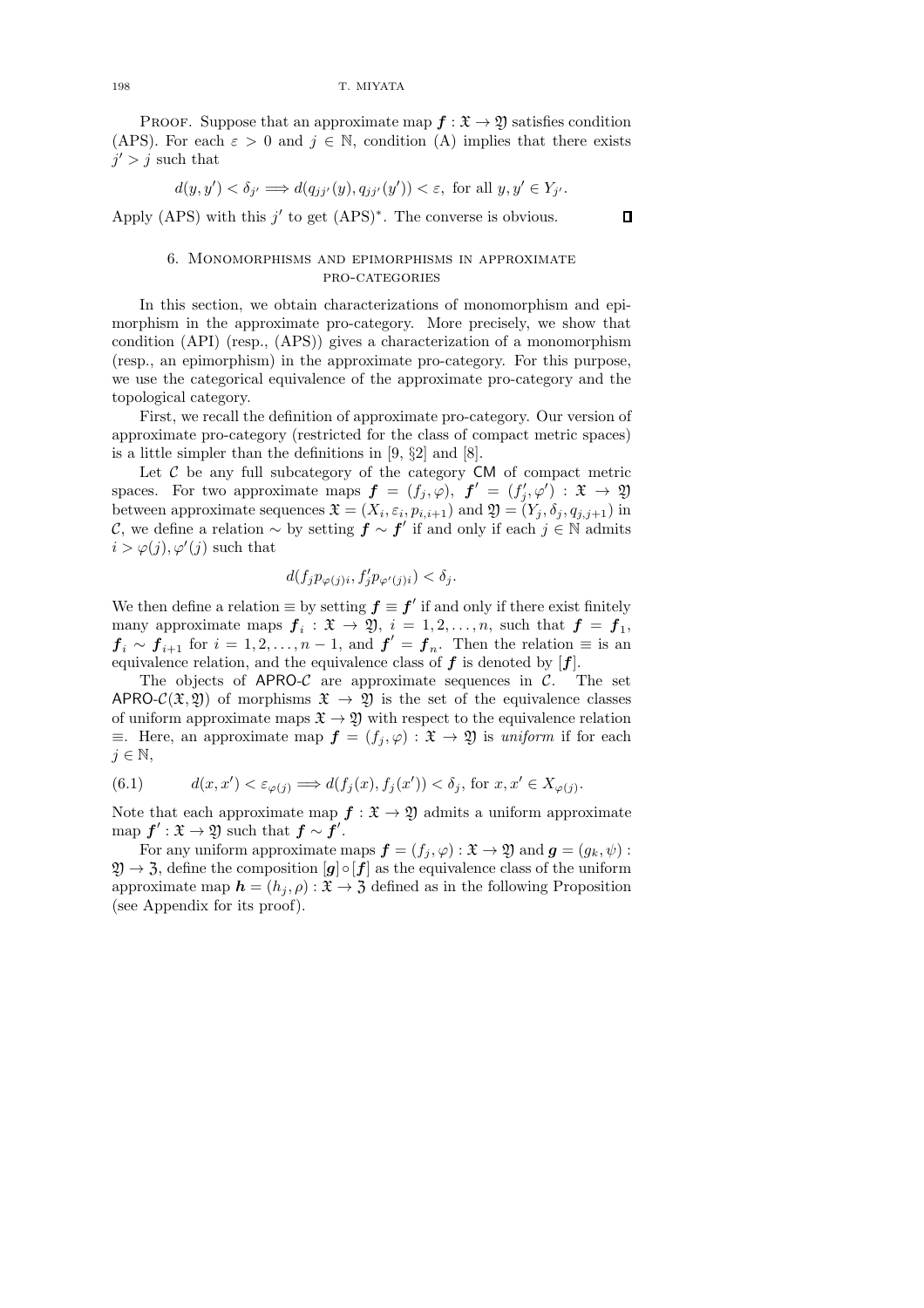PROPOSITION 6.1. Let  $\mathfrak{X} = (X_i, \varepsilon_i, p_{i,i+1}), \mathfrak{Y} = (Y_j, \delta_j, q_{j,j+1}), \text{ and } \mathfrak{X} =$  $(Z_k, \zeta_k, r_{k,k+1})$  *be approximate sequences in* C.

1. Let  $s : \mathbb{N} \to \mathbb{N}$  be an increasing function which satisfies  $s(k) > k$  for  $each \ k \in \mathbb{N}$  *and the following three conditions:*  $-$  *for each*  $k' \geq s(k)$ ,

(6.2) 
$$
d(z, z') < 4\zeta_{k'} \Longrightarrow d(r_{kk'}(z), r_{kk'}(z')) < \zeta_k, \text{ for } z, z' \in Z_{k'},
$$

$$
- \text{ for each } k \in \mathbb{N},
$$

(6.3) 
$$
\begin{aligned} d(z, z') &< \zeta_{s(k+1)} \\ &\implies d(r_{s(k)s(k+1)}(z), r_{s(k)s(k+1)}(z')) < \zeta_{s(k)}, \text{ for } z, z' \in Z_{s(k+1)}, \\ & \text{and} \end{aligned}
$$

- (6.4)  $d(z, z') < \zeta_{s(k)} \Longrightarrow d(r_{ks(k)}(z), r_{ks(k)}(z')) < \zeta_k, \text{ for } z, z' \in Z_{s(k)}$ . *For each*  $k \in \mathbb{N}$ *, define a map*  $h_k : X_{\varphi(\psi(s(k)))} \to Z_k$  by  $h_k =$  $r_{ks(k)}g_{s(k)}f_{\psi(s(k))}.$  Then  $\boldsymbol{h}=(h_k):\mathfrak{X}\to\mathfrak{Z}$  defines a uniform ap*proximate map.*
	- 2. Let  $f = (f_j, \varphi), f' = (f'_j, \varphi') : \mathfrak{X} \to \mathfrak{Y}$  and  $g = (g_k, \psi), g' = (g'_k, \psi') :$  $\mathfrak{Y} \rightarrow \mathfrak{Z}$  be uniform approximate maps, and let  $\mathbf{h} = (h_k, \rho), \mathbf{h}' =$  $(h'_k, \rho') : \mathfrak{X} \to \mathfrak{Z}$  be the uniform approximate maps that are defined  $\overrightarrow{by}$  **f** and **g**, **f** and **g**', respectively, as in 1). Then if **f**  $\sim$  **f**<sup>'</sup> and  $\boldsymbol{g} \sim \boldsymbol{g}'$ , then  $\boldsymbol{h} \sim \boldsymbol{h}'$ .

Let the identity  $id_{\mathfrak{X}} \in \mathsf{APRO}\text{-}\mathcal{C}(\mathfrak{X}, \mathfrak{X})$  be the equivalence class which is represented by the approximate map  $1_{\mathfrak{X}} = (1_{X_j}, 1_{\mathbb{N}})$ . Thus defined objects and morphisms together with the composition and the identity form a category, which is called the *category of approximate systems in* C and denoted by APRO-C.

Let CPol be the full subcategory of CM whose objects are compact polyhedra. Let lim be the limit functor  $APRO-CP$ ol  $\rightarrow$  CM. More precisely, each approximate sequence  $\mathfrak{X} = (X_i, \varepsilon_i, p_{i,i+1})$  in CPol admits a nonempty compact metric space  $X$  together with an approximate resolution  $p = (p_i) : X \to \mathfrak{X}$ . Let lim  $\mathfrak{X}$  be the space X. Each uniform approximate map  $f = (f_i, \varphi) : \mathfrak{X} \to \mathfrak{Y}$  admits a limit map  $f = \lim f : X \to Y$  between the limits  $X = \lim \mathfrak{X}$  and  $Y = \lim \mathfrak{Y}$ . For any two uniform approximate maps  $f, f' : \mathfrak{X} \to \mathfrak{Y}$ , if  $f \sim f'$ , then  $\lim_{s \to f} f = \lim_{s \to f'} f'$  (see [8, Theorem 7.7]). So we can define lim[ $f$ ] as the limit  $f : X \to Y$  of the equivalence class [ $f$ ]. Then lim is functorial and preserves the identities, and thus lim is a functor.

THEOREM 6.2. *The functor* lim : APRO-CPol  $\rightarrow$  CM *is an equivalence of categories.*

PROOF. It suffices to verify that the functor lim is faithful, full, and dense. Indeed, for any two uniform approximate maps  $f, f' : \mathfrak{X} \to \mathfrak{Y}$ , if  $\lim_{f \to f} f = \lim_{f \to f} f'$ , then  $f \sim f'$  (lim is faithful) (see [8, Theorem 7.7]). Each map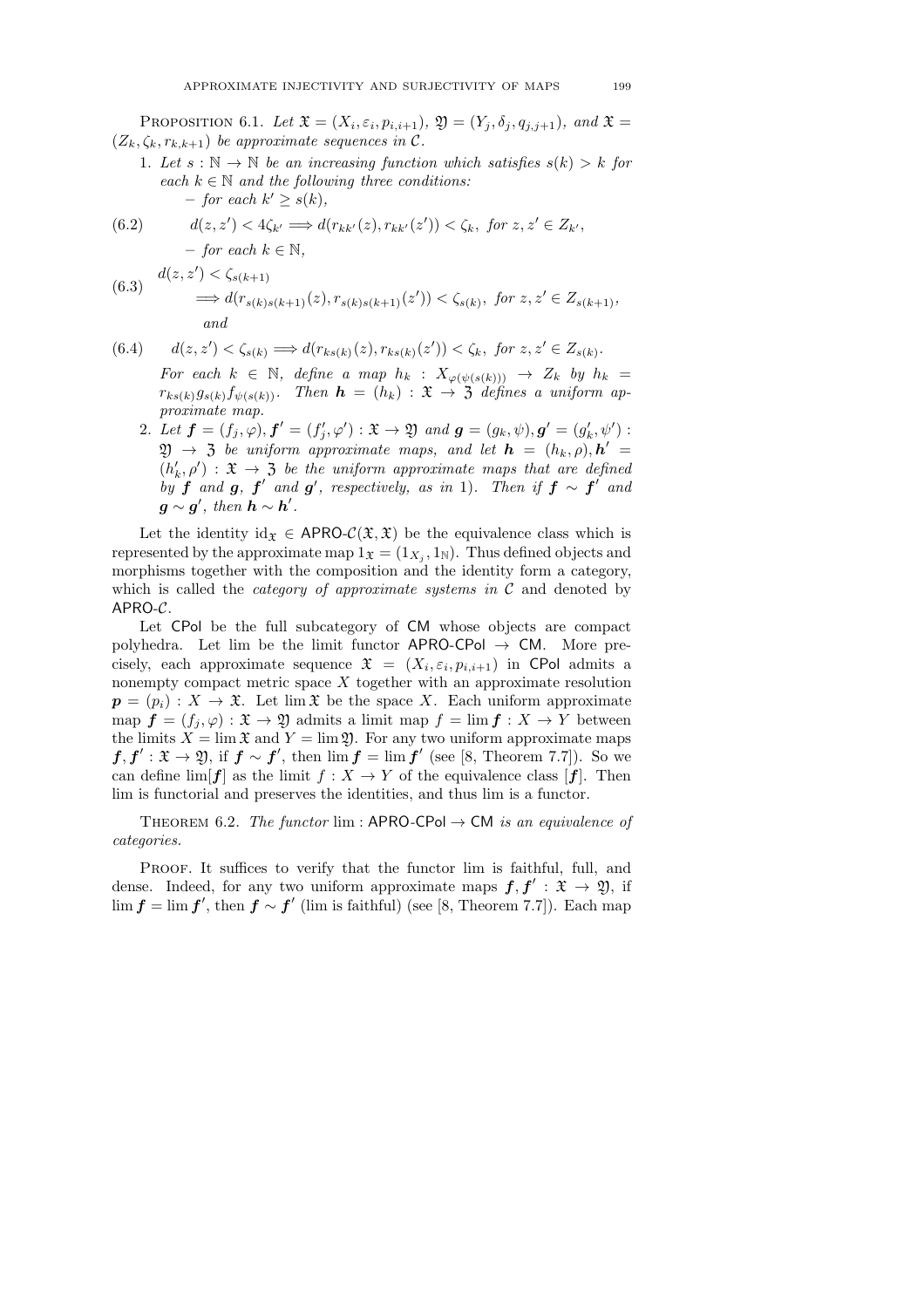$f: X \to Y$  with uniform approximate resolutions  $p: X \to \mathfrak{X}$  and  $q: Y \to \mathfrak{Y}$ admits a uniform approximate map  $f : \mathfrak{X} \to \mathfrak{Y}$  whose limit is f (lim is full) (see Theorem 2.2). For each compact metric space  $X$ , there exists a uniform approximate resolution  $p: X \to \mathfrak{X}$ , so that  $X = \lim \mathfrak{X}$  (lim is dense) (see Theorem 2.3).  $\Box$ 

The following shows that the property of being approximately injective (resp., surjective) is defined in the approximate pro-category.

PROPOSITION 6.3. Let  $f, g: X \to Y$  be uniform approximate maps such *that*  $f \sim g$ . If  $f$  *is approximately injective (resp., approximately surjective), then so is* g*.*

PROOF. The statement follows from the fact that  $\lim f = \lim g$ , and Theorem 3.1 (resp., Theorem 4.1). П

The following gives a characterization of monomorphism (resp., epimorphism) in the approximate pro-category.

THEOREM 6.4. For any approximate map  $f = (f_j, \varphi) : \mathfrak{X} \to \mathfrak{Y}$ , the *morphism* [f] *is a monomorphism (resp., an epimorphism) in* APRO*-*CPol *if and only if* f *is approximately injective (resp., approximately surjective).*

PROOF. Let  $f: X \to Y$  be a limit map of  $f$  with approximate resolutions  $p: X \to \mathfrak{X}$  and  $q: Y \to \mathfrak{Y}$ . Consider the following conditions:

1. f is a monomorphism (resp., an epimorphism) in CM,

2. f is injective (resp., surjective),

3.  $f$  is approximately injective (resp., approximately surjective).

4. [f] is a monomorphism (resp., an epimorphism) in APRO-CPol,

1) and 2) are equivalent, 2) and 3) are equivalent (see Theorem 3.1 (resp., Theorem 4.1), and 3) and 4) are equivalent (see Theorem 6.2). This shows the assertion.  $\Box$ 

## Appendix. Proof of Proposition 6.1

PROOF. To see part 1), let  $k < k'$ . By (AM) for g, there exists  $j >$  $\psi(s(k'))$  such that

(A.1)  $d(g_{s(k)}q_{\psi(s(k))j}, r_{s(k)s(k')}g_{s(k')}q_{\psi(s(k'))j}) < \zeta_{s(k)},$ 

and there exists  $i > \varphi(i)$  such that

 $(A.2)$   $d(f_{\psi(s(k))}p_{\varphi(\psi(s(k)))i}, q_{\psi(s(k))j}f_jp_{\varphi(j)i}) < \delta_{\psi(s(k))j}$ , and

(A.3)  $d(f_{\psi(s(k'))}p_{\varphi(\psi(s(k')))i}, q_{\psi(s(k'))j}f_jp_{\varphi(j)i}) < \delta_{\psi(s(k'))}.$ 

Then, by  $(A.2)$  and  $(6.1)$ ,

 $(A.4)$   $d(\psi_{s(k)}f_{\psi(s(k))}p_{\varphi(\psi(s(k)))i}, g_{s(k)}q_{\psi(s(k))j}f_jp_{\varphi(j)i}) < \zeta_{s(k)}.$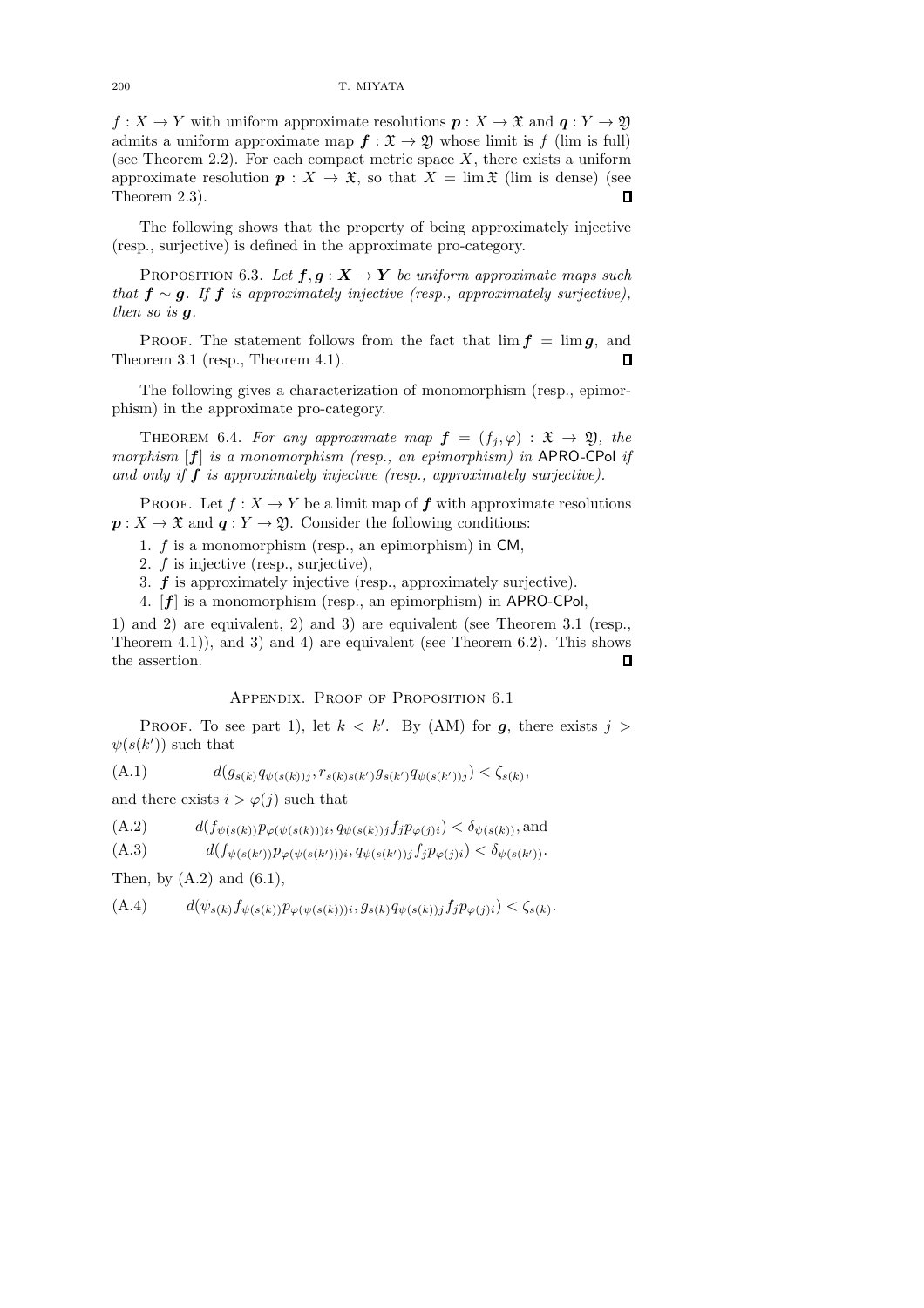# By  $(A.1)$ ,

 $(A.5)$   $d(g_{s(k)}q_{\psi(s(k))j}f_jp_{\varphi(j)i}, r_{s(k)s(k')}g_{s(k')}q_{\psi(s(k'))j}f_jp_{\varphi(j)i}) < \zeta_{s(k)}$ By (A.3), (6.1), and (6.3), (A.6)  $d(r_{s(k)s(k') }g_{s(k') }q_{\psi(s(k'))j }f_jp_{\varphi(j)i}, r_{s(k)s(k') }g_{s(k') }f_{\psi(s(k')) }p_{\varphi(\psi(s(k')))i}) < \zeta_{s(k)}.$ 

 $(A.4)$ ,  $(A.5)$ ,  $(A.6)$  together with  $(6.2)$  imply

 $d(r_{ks(k)}g_{s(k)}f_{\psi(s(k))}p_{\varphi(\psi(s(k)))i},r_{ks(k')}g_{s(k')}f_{\psi(s(k'))}p_{\varphi(\psi(s(k')))i}) < \zeta_k,$ 

showing that  $h$  satisfies condition (M) (see Diagram  $(A.7)$ ). That  $h$  is uniform follows from  $(6.4)$  and the assumption that both  $f$  and  $g$  are uniform.



To see part 2), let  $k \in \mathbb{N}$ . Then  $g \sim g'$  and condition (A) imply that there exists  $j > \psi(s(k)), \psi'(s(k))$  such that

(A.8) 
$$
d(g_{s(k)}q_{\psi(s(k))j}, g'_{s(k)}q_{\psi'(s(k))j}) < \zeta_{s(k)},
$$

(A.9) 
$$
d(y, y') < \delta_j \Longrightarrow d(q_{\psi(s(k))j}(y), q_{\psi(s(k))j}(y')) < \delta_{\psi(s(k))}, \text{ and}
$$

$$
\text{(A.10)} \quad d(y, y') < \delta_j \Longrightarrow \\
d(q_{\psi'(s(k))j}(y), q_{\psi'(s(k))j}(y')) < \delta_{\psi'(s(k))} \text{ for } y, y' \in Y_j.
$$

Moreover,  $f \sim f'$  and condition (AM) for f and f' imply that there exists  $i > \varphi(j), \varphi'(j)$  such that

$$
(A.11) \t d(f_j p_{\varphi(j)i}, f'_j p_{\varphi'(j)i}) < \delta_j,
$$

$$
(A.12) \t d(f_{\psi(s(k))}p_{\varphi(\psi(s(k)))i}, q_{\psi(s(k))j}f_jp_{\varphi(j)i}) < \delta_{\psi(s(k))},
$$

(A.13) 
$$
d(f'_{\psi'(s(k))} p_{\varphi'(\psi'(s(k)))i}, q_{\psi'(s(k))j} f'_j p_{\varphi'(j)i}) < \delta_{\psi'(s(k))}.
$$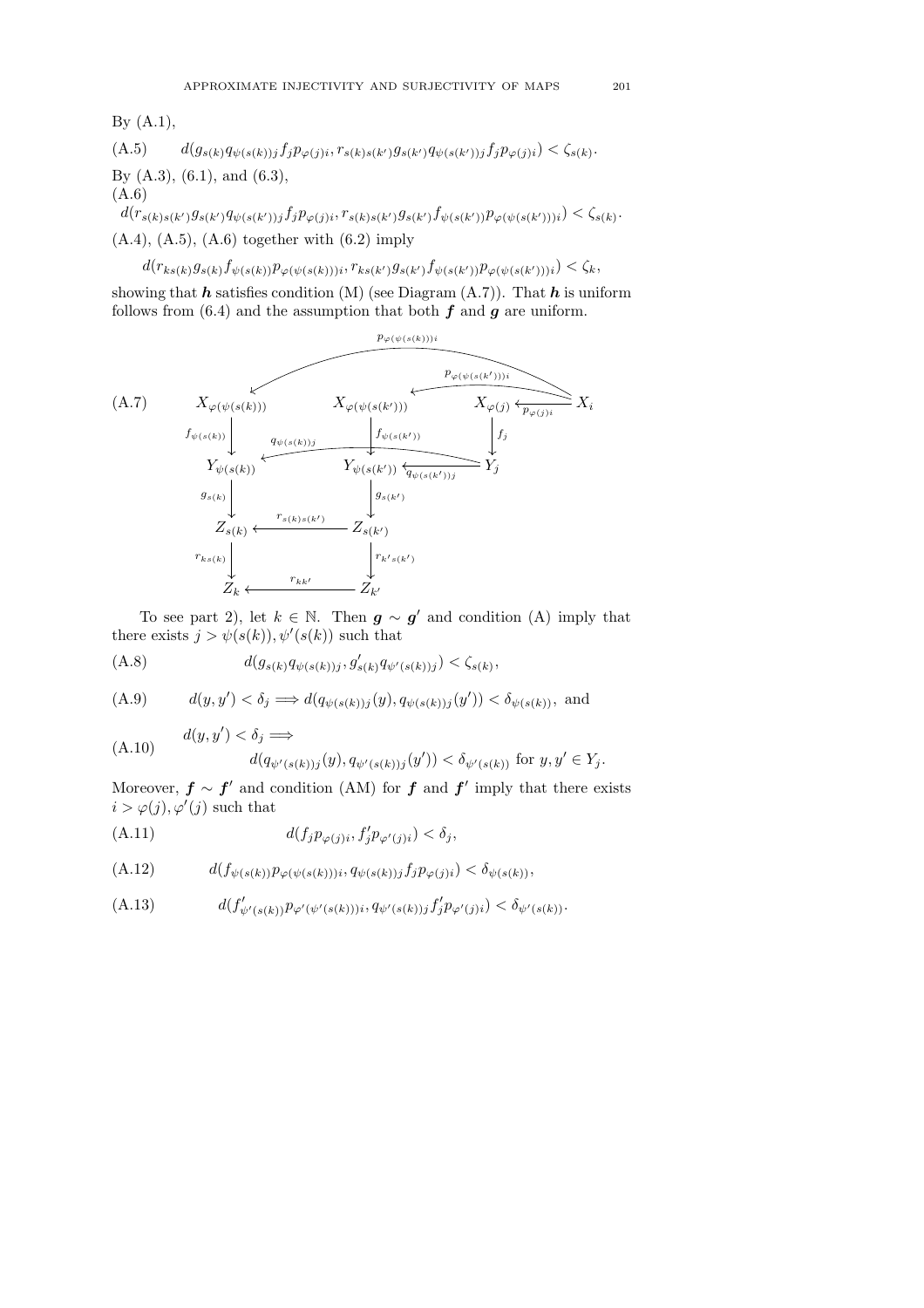## 202 T. MIYATA

(A.12) implies  $(A.14)$   $d(g_{s(k)}f_{\psi(s(k))}p_{\varphi(\psi(s(k)))i}, g_{s(k)}q_{\psi(s(k))j}f_jp_{\varphi(j)i}) < \zeta_{s(k)}$ .  $(A.11)$  and  $(A.9)$  imply (A.15)  $d(g_{s(k)}q_{\psi(s(k))j}f_jp_{\varphi(j)i}, g_{s(k)}q_{\psi(s(k))j}f'_jp_{\varphi'(j)i}) < \zeta_{s(k)}$ . (A.8) implies (A.16)  $d(g_{s(k)}q_{\psi(s(k))j}f'_j p_{\varphi'(j)i}, g'_{s(k)}q_{\psi'(s(k))j}f'_j p_{\varphi'(j)i}) < \zeta_{s(k)}$ . (A.13) implies  $(A.17)$  $\int'_{s(k)} q_{\psi'(s(k))j} f'_j p_{\varphi'(j)i}, g'_{s(k)} f'_{\psi'(s(k))} p_{\varphi'( \psi'(s(k)))i} \big) \langle \zeta_{s(k)} \rangle.$ (A.14), (A.15), (A.16), (A.17) imply  $d(g_{s(k)}f_{\psi(s(k))}p_{\varphi(\psi(s(k)))i}, g'_{s(k)}f'_{\psi'(s(k))}p_{\varphi'(\psi'(s(k)))i}) < 4\zeta_{s(k)}$ (see Diagram (A.18)). This together with (6.2) implies

 $d(r_{ks(k)}g_{s(k)}f_{\psi(s(k))}p_{\varphi(\psi(s(k)))i}, r_{ks(k)}g'_{s(k)}f'_{\psi'(s(k))}p_{\varphi'(\psi'(s(k)))i}) < \zeta_k.$ 

This shows  $h \sim h'$ .





 $\Box$ 

## **REFERENCES**

- [1] N. K. Bilan, *Comparing monomorphisms and epimorphisms in pro and pro*\*categories, Topol. Appl. 155 (2008), 1840–1851.
- [2] J. Dydak and F. R. Ruiz del Portal, Monomorphisms and epimorphisms in procategories, Topol. Appl. 154 (2007), 2204–2222.
- [3] T. Miyata and T. Watanabe, Approximate resolutions of the fractal category, Glas. Mat. Ser. III 38 (2003), 377–393.
- [4] S. Mardešić, Approximate polyhedra, resolutions of maps and shape fibrations, Fund. Math. 114 (1981), 53–78.
- [5] S. Mardešić and L. Rubin, Approximate inverse systems of compacta and covering dimension, Pacific J. Math. 138 (1989), 129–144.
- [6] S. Mardešić and J. Segal, Shape Theory, North-Holland, Amsterdam-New York, 1982.
- [7] S. Mardešić and J. Segal, *Mapping approximate inverse systems of compacta*, Fund. Math. 134 (1990), 73–91.